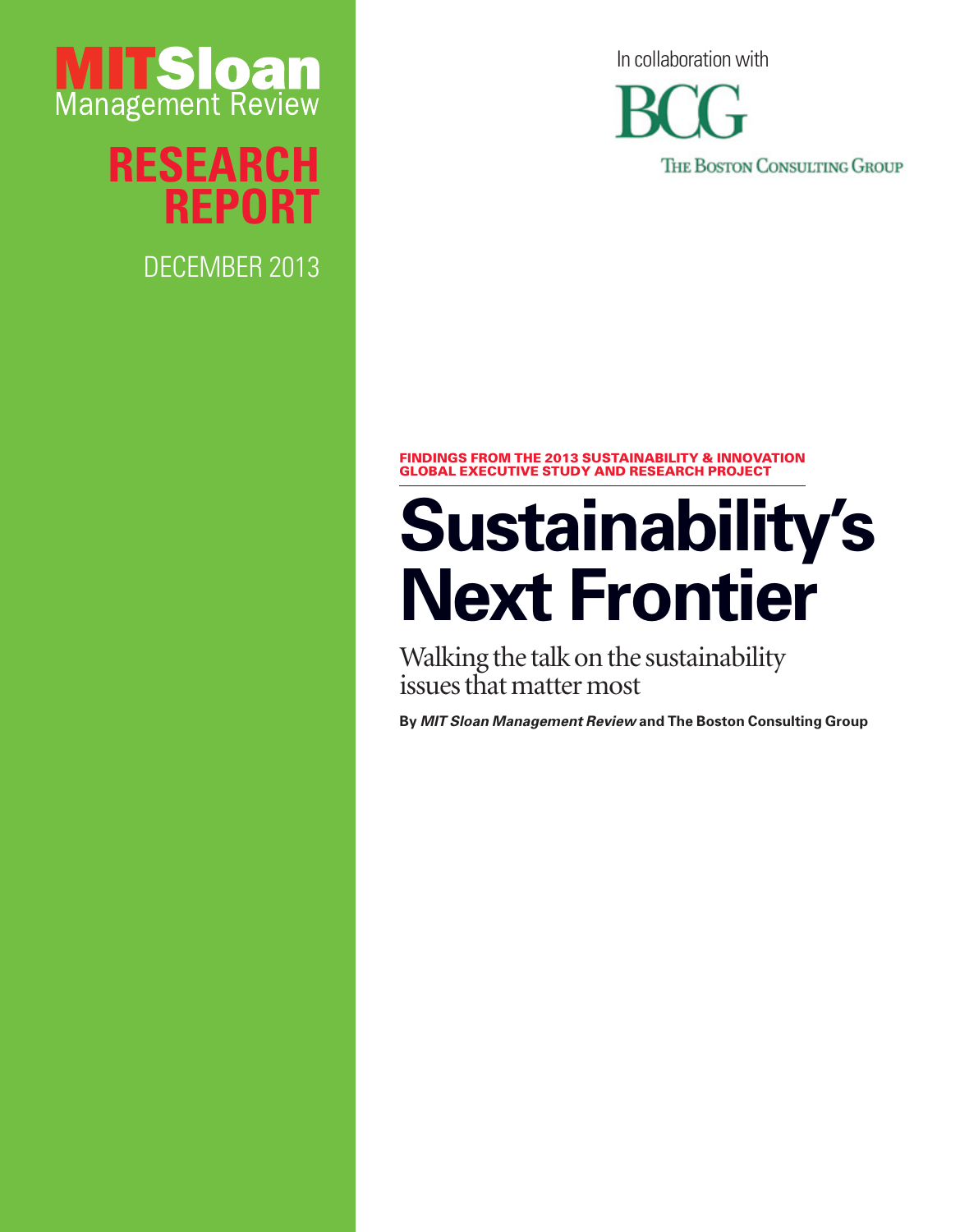#### **Authors**

**David Kiron** is executive editor of *MIT Sloan Management Review*'s Big Ideas initiatives. He can be contacted at dkiron@mit.edu.

**Nina Kruschwitz** is *MIT Sloan Management Review*'s managing editor and special projects manager. She can be contacted at ninakru@mit.edu.

**Holger Rubel** is a senior partner and managing director in the Boston Consulting Group's Frankfurt office and global sustainability lead. He can be contacted at rubel.holger@bcg.com.

**Martin Reeves** is a senior partner and managing director in the Boston Consulting Group's New York office and leads the BCG Strategy Institute worldwide. He can be contacted at reeves.martin@bcg.com.

**Sonja-Katrin Fuisz-Kehrbach** is a project leader at the Boston Consulting Group's Hamburg office and core member of BCG's sustainability team. She can be contacted at fuisz-kehrbach.sonja-katrin@bcg.com.

#### **Contributors**

**Carola Diepenhorst**, sustainability manager, BCG **Knut Haanaes**, senior partner and managing director, BCG **Olivier Jaeggi**, managing partner, ECOFACT **Jason Jay**, director, MIT Sloan Initiative for Sustainable Business and Society, MIT Sloan School of Management **Martha E. Mangelsdorf**, editorial director, *MIT Sloan Management Review* **Edward Ruehle**, writer **Daniel Sobhani**, associate, BCG

Portions of this report previously appeared in "How Serious is Climate Change to Business?" *MIT Sloan Management Review* 55, no. 1 (Fall 2013): 75-76.

#### **Copyright © MIT, 2013. All rights reserved.**

Get more on sustainability from *MIT Sloan Management Review*:

Visit our site at **http://sloanreview.mit.edu/sustainability**

Get the free sustainability enewsletter at **http://sloanreview.mit.edu/offers/news**

Contact us to get permission to distribute or copy this report at **smr-help@mit.edu** or **877-727-7170**.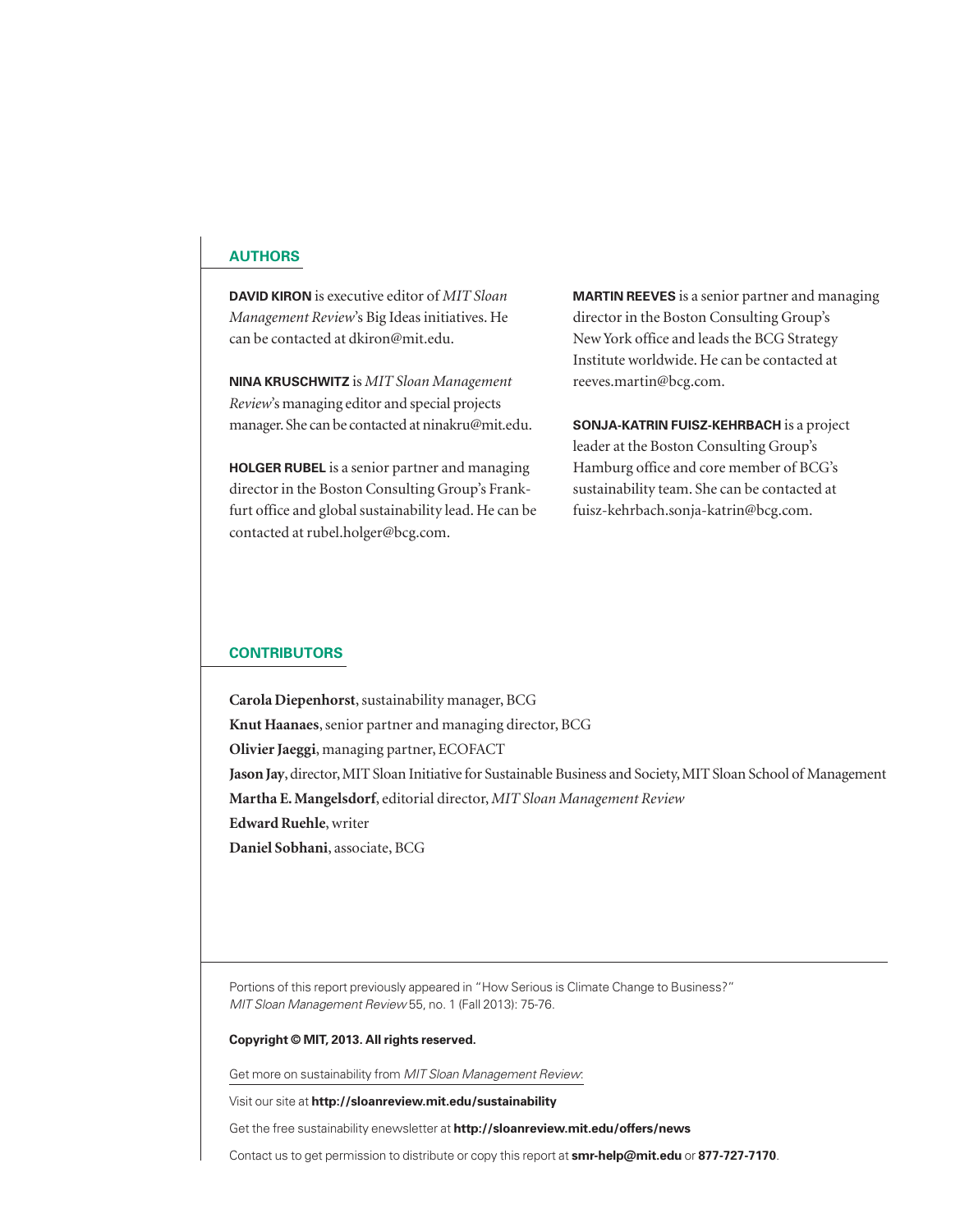## **Contents**

**RESEARCH REPORT** December 2013

#### **3** / **Introduction**

•Sidebar: About the Research

## **<sup>4</sup>** / **Identifying the Most Sig- nificant Sustainability Issues**

- •The Industry Lens
- •A Cloudy Horizon
- •The Cue from Reinsurance and Banking

•Sidebar: What is Material Sustainability?

#### **7** / **A Disconnect Between Thought and Action**

#### **8** / **Closing the Gap**

•Walkers versus Talkers •Walkers by Industry •Portrait of a Walker: Domtar •Sidebar: What Are Talkers and Walkers?

#### **11** / **Obstacles and Catalysts**

- •Organizational Capabilities
- •Business Model Innovation
- •Scanning for Opportunities
- •The Leaders and the Led
- •Sidebar: The Profit Motive

#### **14** / **The Limits of Acting Alone**

•Power in Numbers •Partnering with Competitors

#### **15** / **Conclusion: Tackling the Next Frontier**

**17** The Survey: Questions and Responses

**26** Acknowledgments

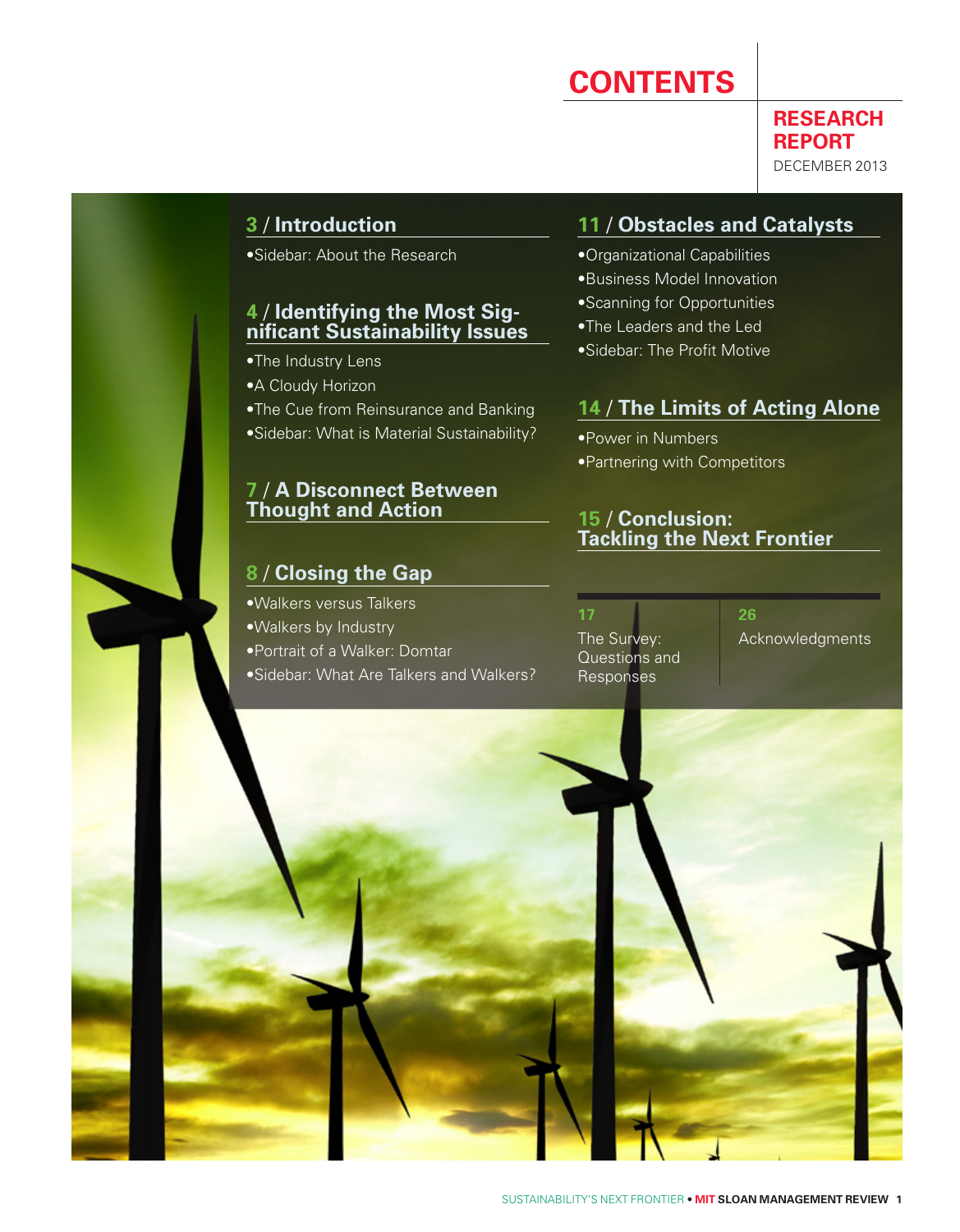**S pecial Repo r t**



# **Sustainability's Next Frontier**

#### **Introduction**

**FIRM**<br>environmental<br>ability to thrive or the past five years, *MIT Sloan Management Review* and The Boston Consulting Group have collaborated on an annual research project to assess how businesses address their sustainability challenges. In the past, we focused on sustainability broadly as a business agenda and how that agenda drives profits and business model innovation. This year, we turn our attention to sustainability's next frontier: addressing the most significant sustainability issues. These are the key social, environmental and economic issues that, if not embraced or addressed, can thwart a company's ability to thrive — or even survive.

We posed three questions to get at the heart of the matter:

•What are the most significant social, environmental and economic sustainability issues confronting companies? (See What is Material Sustainability?)

•How thoroughly are businesses addressing these issues?

•What are companies that thoroughly address significant sustainability issues doing differently than other companies?

Our findings are both encouraging and disconcerting. Although some companies are addressing important issues, we found a disconnect between thought and action on the part of many others. For example, nearly two-thirds of respondents rate social and environmental issues, such as pollution or employee health, as "significant" or "very significant" among their sustainability concerns. Yet only about 40% report that their organizations are largely addressing them. Even worse, only 10% say their companies fully tackle these issues.

Companies that perceive sustainability issues as significant and thoroughly address them share distinct characteristics. For example:

•More than 90% have developed a sustainability strategy, compared to 62% among all respondents. •70% have placed sustainability permanently on their top management agenda, compared to an average of 39%.

•69% have developed a sustainability business case, compared to only 37% of all respondents.

These leading companies suggest a path forward. We call them "Walkers" — companies that "walk the talk" by identifying and addressing significant sustainability concerns. How they do so is a major

#### **About the Research**

**For the fifth consecutive year,** *MIT Sloan Management Review***, in partnership with The Boston Consulting Group (BCG), conducted a global survey. The 2013 survey included more than 5,300 executive and manager respondents from 118 countries. This report is based on a smaller subsample of 1,847 respondents from commercial enterprises. To focus on business, we excluded responses from academic, consulting, governmental and nonprofit organizations. Respondent organizations are located around the world and represent a wide variety of industries. The sample was drawn from a number of sources, including BCG and MIT alumni,**  *MIT Sloan Management Review* **subscribers, BCG clients and other interested parties. In addition to these survey results, we interviewed practitioners and experts from a number of industries and disciplines to understand the sustainability issues facing organizations today. Their insights contributed to a richer understanding of the data and provided examples and case studies to illustrate our findings.**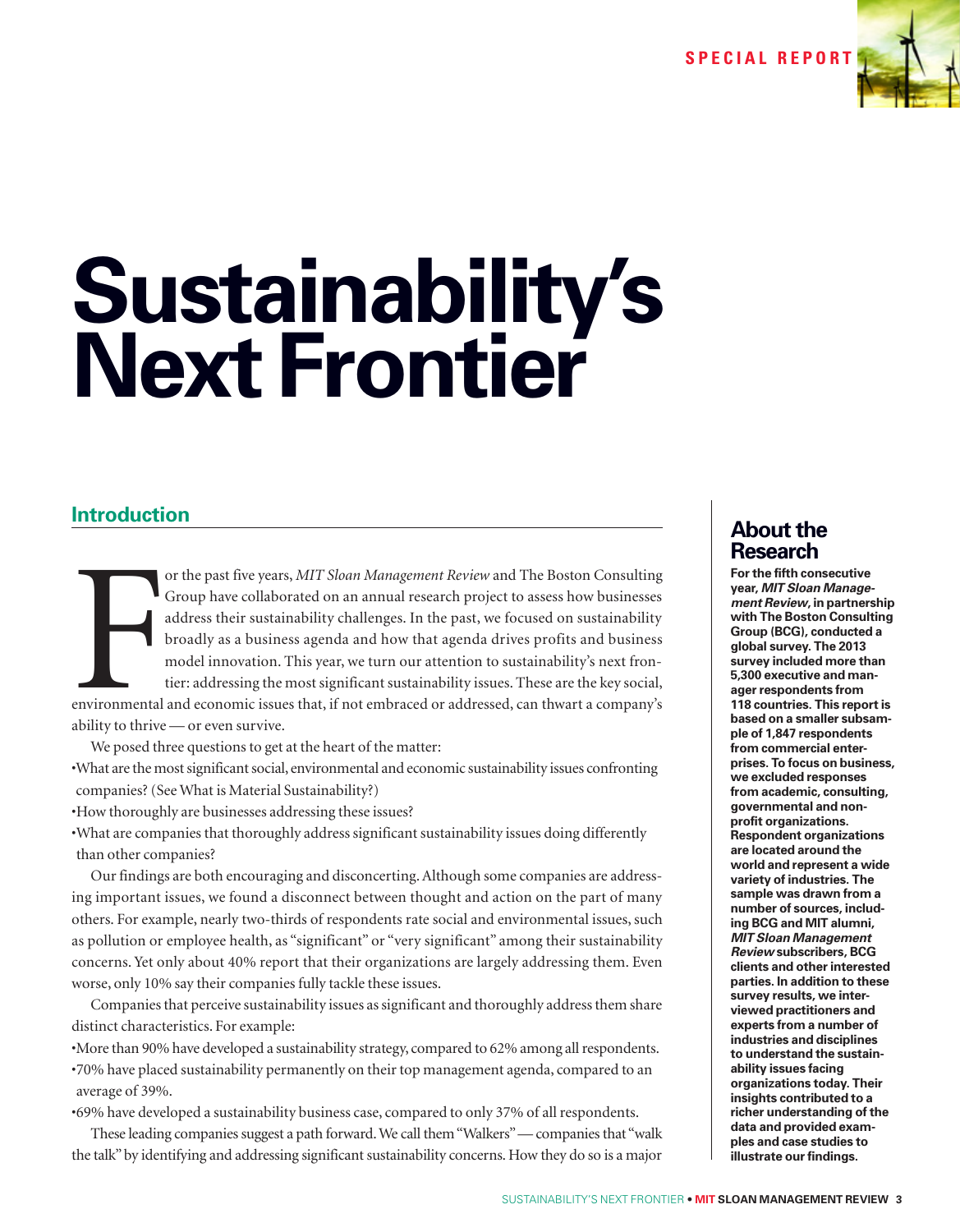

finding of this research. Walkers focus heavily on five business fronts: sustainability strategy, business case, measurement, business model innovation and leadership commitment. "Talkers," on the other hand, are equally concerned about the most significant sustainability issues, but address those issues to a far lesser degree. They also score much lower on the five fronts.

Although we found that some companies are making progress toward the next frontier of sustainability, data from the past five years shows that many organizations are struggling to move forward. For example, the percentage of companies that have established a sustainability business case has only grown from 30% to 37% during this period. The percentage of companies that have tried but failed to build a business case has increased from 8% to 20%. More than half of the respondents have either failed to establish a business case or haven't even tried to create one (see Figure 1).

The percentage of companies that report their sustainability efforts are adding to profits has consistently come in at roughly 35% since 2010 (see Figure 2). Many companies have hit a crucial inflection point. They have reaped the immediate gains from sustainability but have yet to thoroughly embark on the next level: addressing the most significant sustainability issues.

However, some companies — Walkers — have moved past this inflection point. Addressing significant sustainability issues has become a core strategic imperative that these companies view as a way to mitigate threats and identify powerful new opportunities. In this report, we look at how businesses are defining their significant sustainability issues and tackling this new frontier.



#### **Identifying the Most Significant Sustainability Issues**

Extarted by asking respondents how significant social, environmental and economic sustainability issues are to their organizations. Nearly 80% rate economic issues as significant or very significant significant social, environmental and economic sustainability issues are to their organizations. Nearly icant. Seventy percent rate environmental issues similarly, and only 66% give the same ratings to social issues (see Figure 3).

Next, we asked respondents to rate the significance of specific social, environmental and economic concerns (see Figure 4). Across all industries, the top three social issues are the health and well-being of employees, the community and customers. The three most pressing environmental issues are energy efficiency, pollution and waste management. Competitiveness is the most significant economic concern, followed by market pressure and revenue growth.

#### **The Industry Lens**

We also examined significant sustainability issues by industry (see Figures 5 and 6). Often, but not always, these concerns reflect the most important sustainability issues in a company's specific industry. Respondents from commodities, for example, rank community health and well-being and the economic sustainability of local communities as more significant than do respondents from other industries. Mining companies often operate in remote locations in developing and emerging economies that place great stock in important socioeconomic issues.

Similarly, food security is high on the list in the chemical and consumer products industries, indicating the importance of chemical products in agriculture, fertilizers and nutrition businesses, and the importance of healthy and reliable products for consumer goods companies. IT and telecommunications companies consider energy efficiency more important than do respondents in other industries,

#### **Figure 1 Business Case**

**In the past five years, an average of 33% of the companies surveyed state that they have developed a clear business case or proven value proposition for sustainability.**

01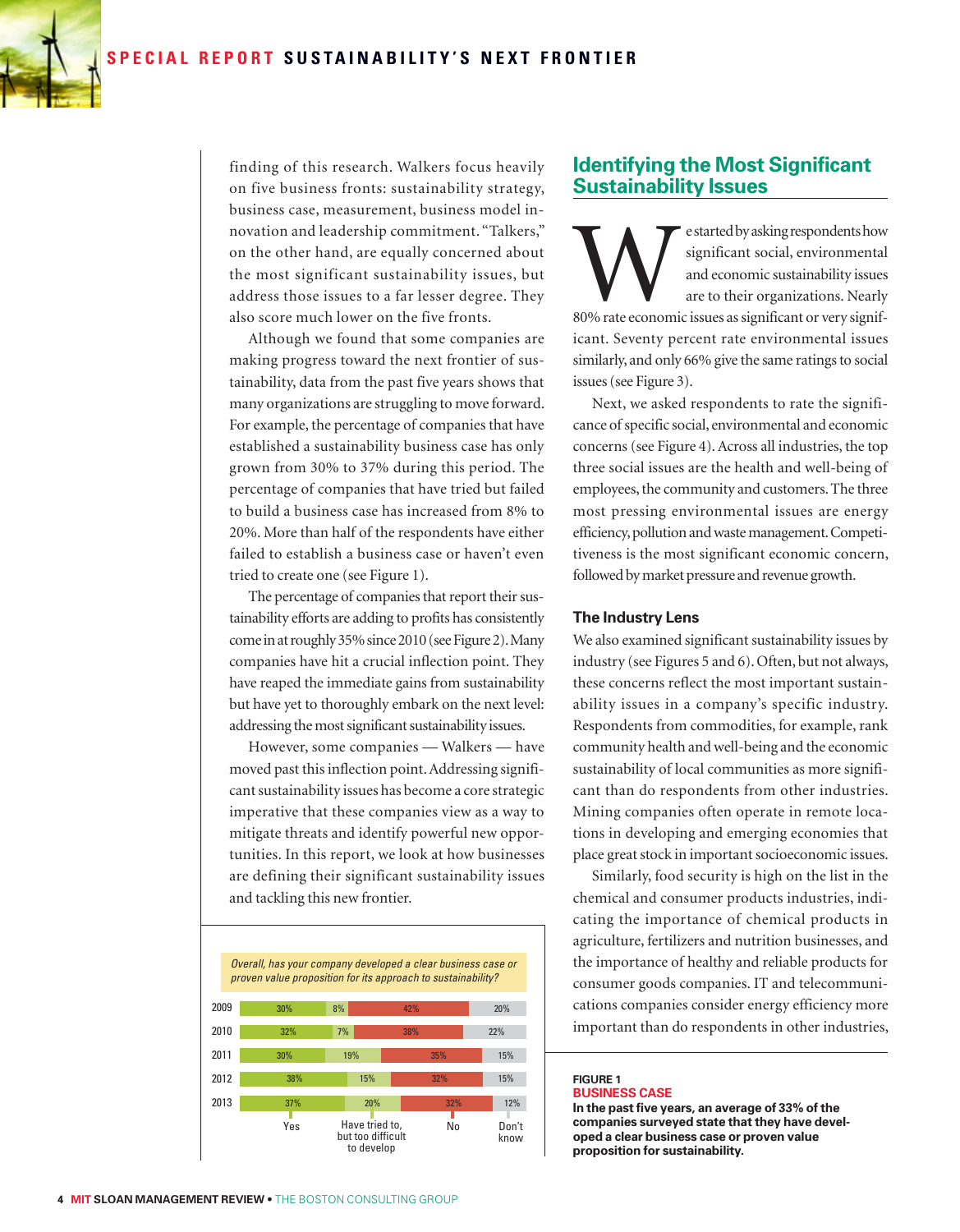reflecting the substantial energy needed to operate and cool large data centers as well as the energy needed to power IT and telecommunication devices. Healthcare respondents, not surprisingly, put consumer and community health at the top of the list.

However, we also found that some important social and environmental concerns aren't receiving what is arguably their due.

Education, for example, falls toward the bottom of the list in healthcare, chemicals and consumer products — only 2 to 3% of respondents in these industries rate it as one of their top three significant issues versus 7% of all respondents. Companies in these industries may perceive that they already offer significant opportunities for the public to educate themselves on health and nutrition. However, given the complexities of these aspects and their potential risks, education should arguably be of greater concern.

Only 13% of respondents from IT and telecommunications say pollution is one of their top three significant sustainability issues, compared with 18% across all industries. The relative lack of concern suggests that many companies in these industries don't see the full gamut of sustainability issues across their supply chain, including the second-order impact of their products. Rare-earth elements, for example, are im-



portant for LED screens. However, in some countries, including China (the dominant producer of these metals), unregulated mining has caused widespread environmental damage, including water pollution with toxic chemicals and low-level radioactive waste.<sup>1</sup>

Only 3% of healthcare respondents identify climate change as a significant sustainability issue. However, as Kathy Gerwig, vice president of employee safety, health and wellness and environmental stewardship at managed care organization Kaiser Permanente points out, climate change is expected to have a major impact on health. Severe weather will increase the number of injuries and deaths worldwide. The consequences of a warming planet include changes in rainfall patterns and agriculture

#### **Figure 2 Profitability Most companies are still not able to connect sustainability with profits.**

#### **What is Material Sustainability?**

The focus of this report is, in large part, on the most significant sustainability issues: what they are, how they are addressed, and which companies are addressing them. This research examines a growing global expectation that companies assess and address the sustainability issues that are material to their existence over time. Material sustainability issues, in this sense, are those issues most relevant to the company's continued ability to function. Thus, what counts as "material" may vary considerably depending, for example, on which industry you look at, or even on the business model of individual companies in the same industry.

The expectation that companies should be addressing these material sustainability issues is reflected in a variety of new standards and practices. In the United States, for

example, the Sustainability Accounting and Standards Board, accredited by the American National Standards Institute, is developing disclosure standards for 88 industries to provide investors with transparency into the significant sustainability risks of the companies in which they invest.i

In May of 2013, the Global Reporting Initiative (GRI) — a leading institution in developing guidelines on sustainability disclosures — released its new G4 reporting standard.<sup>ii</sup> This standard emphasizes the importance of identifying and disclosing material sustainability issues to meet stakeholder expectations — even if the organization is not yet prepared to manage them. It targets specific processes, such as procurement or distribution, to pinpoint each material sustainability issue a company faces

both within and outside the organization. Reporting on these issues is a prerequisite for advancing material sustainability on corporate agendas.

Even with these advances, we've found that the concept of materiality in corporate sustainability is still developing. Numerous definitions are emerging and competing for acceptance. While we were inspired by the concept of materiality, to alleviate confusion in our survey, we chose to use the word "significant" instead, asking respondents about the significant social, environmental or economic issues that could have a meaningful impact on the long-term viability of their companies. We deliberately included issues that influence the macro context in which companies operate, including climate change, water scarcity and political factors such as human rights.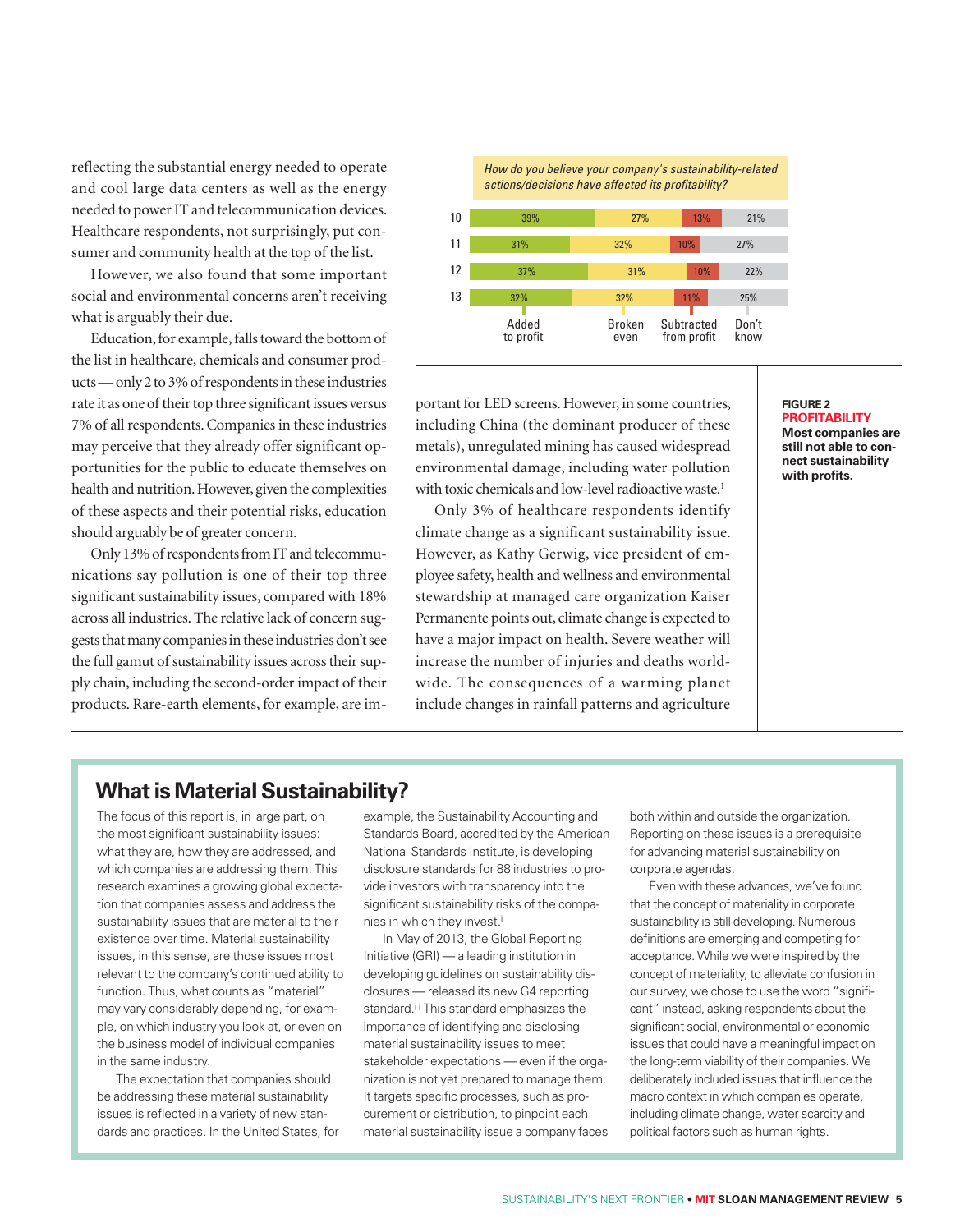#### **SPECIAL REPORT SUSTAINABILITY'S NEXT FRONTIER**



that will affect food supplies, as well as changes in the geographical range of insect-borne diseases such as malaria and yellow fever.

#### **A Cloudy Horizon**

The discussion above reveals that most companies focus on demonstrable, measurable sustainability challenges such as energy efficiency, waste management or employee health and safety. Concerns that are less tangible or less industry-specific — that are perceived as being on the distant horizon — are barely a blip on the corporate radar. Issues such as human rights, for example, fall to the bottom of the list of social sustainability concerns. Biodiversity loss and soil erosion or desertification fare no better.

Given its potential impact on society and business, we specifically asked managers how their companies are approaching one "distant" issue that affects social, environmental and economic concerns: climate change. The scientific community worldwide has been warning that it is one of the most pressing long-term issues. In its 2013 report, the U.N.-sanctioned Intergovernmental Panel on Climate Change concluded that human influence is causing global warming, and that if consumption

#### **Figure 3 The perceived significance OF SUSTAINABILITY ISSUES As expected, economic issues are more significant than environmental or social issues.**

patterns continue at current rates, dire effects on global living conditions, habitats and economies are likely. The report — the Panel's fifth since it was formed in 1990 — points out that many of the observed changes since the 1950s are unprecedented. In the Northern Hemisphere, for example, 1983 to 2012 was possibly the warmest 30-year period in more than 1,400 years. Ocean and air temperatures have increased, and the amount of snow and ice has declined. In addition, both sea levels and the concentration of greenhouse gases have risen.<sup>2</sup>

Despite the scientific attention, however, climate change is low on respondents' lists of significant sustainability issues. Although 67% of respondents agree that it is real, only 11% rank climate change as a very significant environmental issue. Not surprisingly, the level of preparedness is quite low. Only 9% of respondents strongly agree that their companies are prepared for climate change risks (see Figure 7).

#### **The Cue from Reinsurance and Banking**

Still, there are a few industries that buck the trend of lackluster interest in climate change's effects — for instance, reinsurance and banking. Companies in these two sectors depend on mitigating financial risk and are factoring in longer-term, less-tangible issues, including climate change. "There's a price tag on them," says David Bresch, head of sustainability at Swiss Re, the world's second-largest reinsurer. "Insurance is often an incentive to prevention and preparedness."



#### **Figure 4 The top four susTAINABILITY issues by dimension Notably, employee health and well-being and energy efficiency are the most significant sustainability issues.**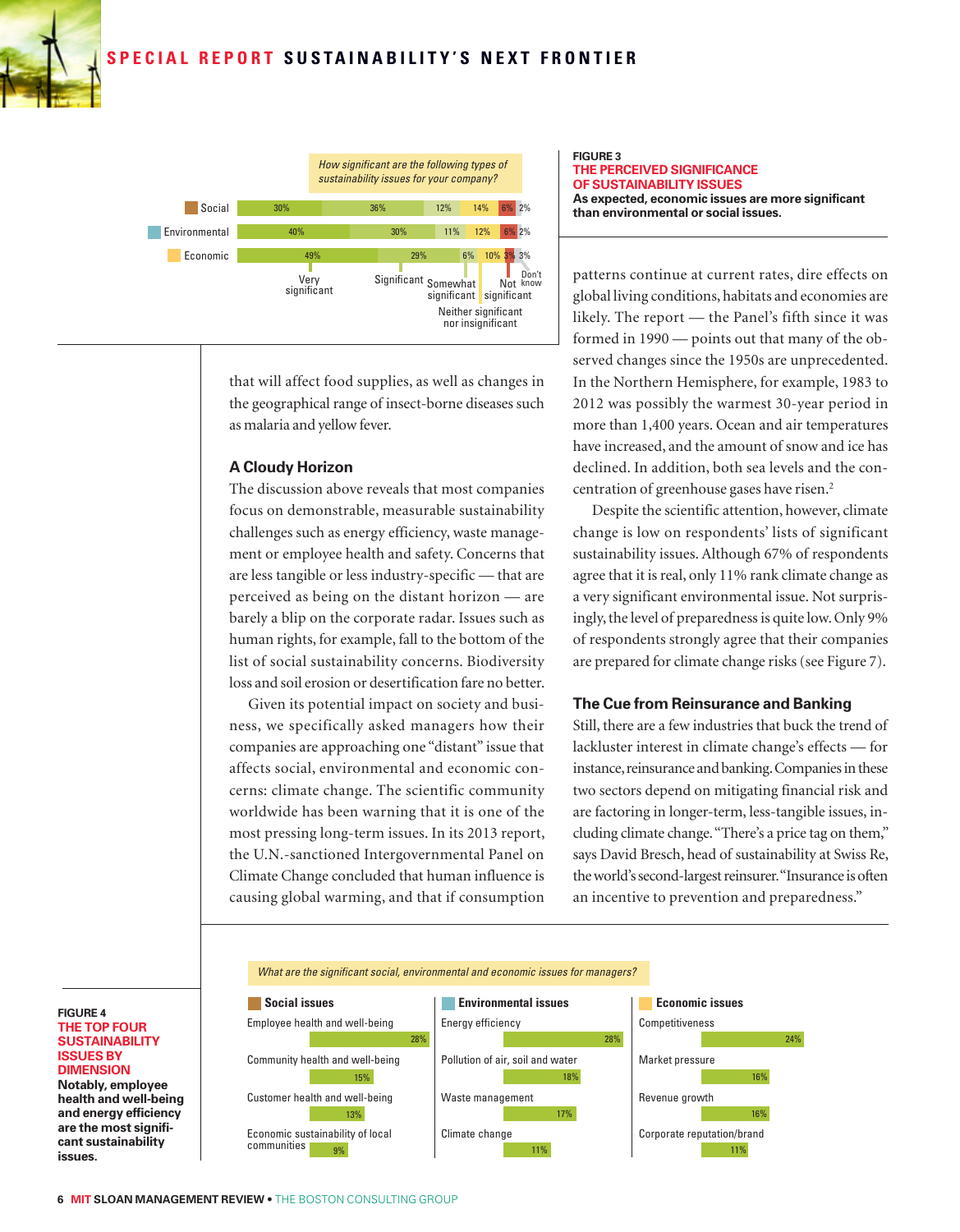#### **Figure 5 Social Issues The significance of social issues varies by industry.**

For example, Swiss Re creates scenarios to help regional and national decision makers understand the impact on insurability of inaction on climate change. The city of Hull in the U.K. is a case in point. Swiss Re examined historical disaster data, including wind, inland flooding and storm surge. The company then applied probabilistic modeling to estimate the expected economic impact of natural disasters through 2030. In the worst-case scenario, Swiss Re calculated that climate change would eventually cause annual losses of U.S. \$90 million. Swiss Re developed a portfolio of steps Hull could take to limit its exposure, including education, reinforcing sea defenses, retrofitting buildings and changing building codes. These measures could reduce the potential losses by some 65%.

Crédit Agricole, France's largest retail bank and Europe's third largest wholesaler of banking services to large institutions, is also factoring in long-term sustainability risks. "People are now aware that any kind of project or banking relationship has environmental and social components," says Jérôme Courcier, the company's chief social responsibility (CSR) officer.

Through its Ceres committee, named after the ancient Roman goddess of agriculture, the bank assesses the inherent social and environmental risks in any new major investment or relationship. Certain investments are automatically out of bounds. For example, the bank eschews any deals involving surface oil sands, offshore drilling in the Arctic region, or any hydroelectric plant where the size of the reservoir is disproportionate to the energy generated. All other opportunities are subject to five stages of evaluation and up to 20 criteria.

But the bank is also factoring climate change into its retail business. "When we lend to people to buy their homes, we factor in the impact of climate change on energy prices," says Courcier. "We need to make sure that if heating and transportation costs



go up, customers can still repay their loans." Along similar lines, the bank launched a sustainability lending program that guides consumers through the issues of energy-efficient remodeling: energy audits, project estimates and financing.

For long-term issues such as climate change, our research shows that many companies aren't taking the same heed as these financial institutions. The gap indicates a broader disconnect between thought and action on a range of sustainability issues across industries: Companies are far more likely to perceive significant sustainability issues than they are to act on them.

#### **A Disconnect Between Thought and Action**

his disconnect is clearly evident in the corporate sector's approach to social and environmental issues. Nearly 70% of respondents say that social and environmental issues are significant or very significant corporate sector's approach to social and environmental issues. Nearly 70% of respondents say that social and envi-

#### **Figure 6 Environmental Issues The significance of environmental issues varies by industry.**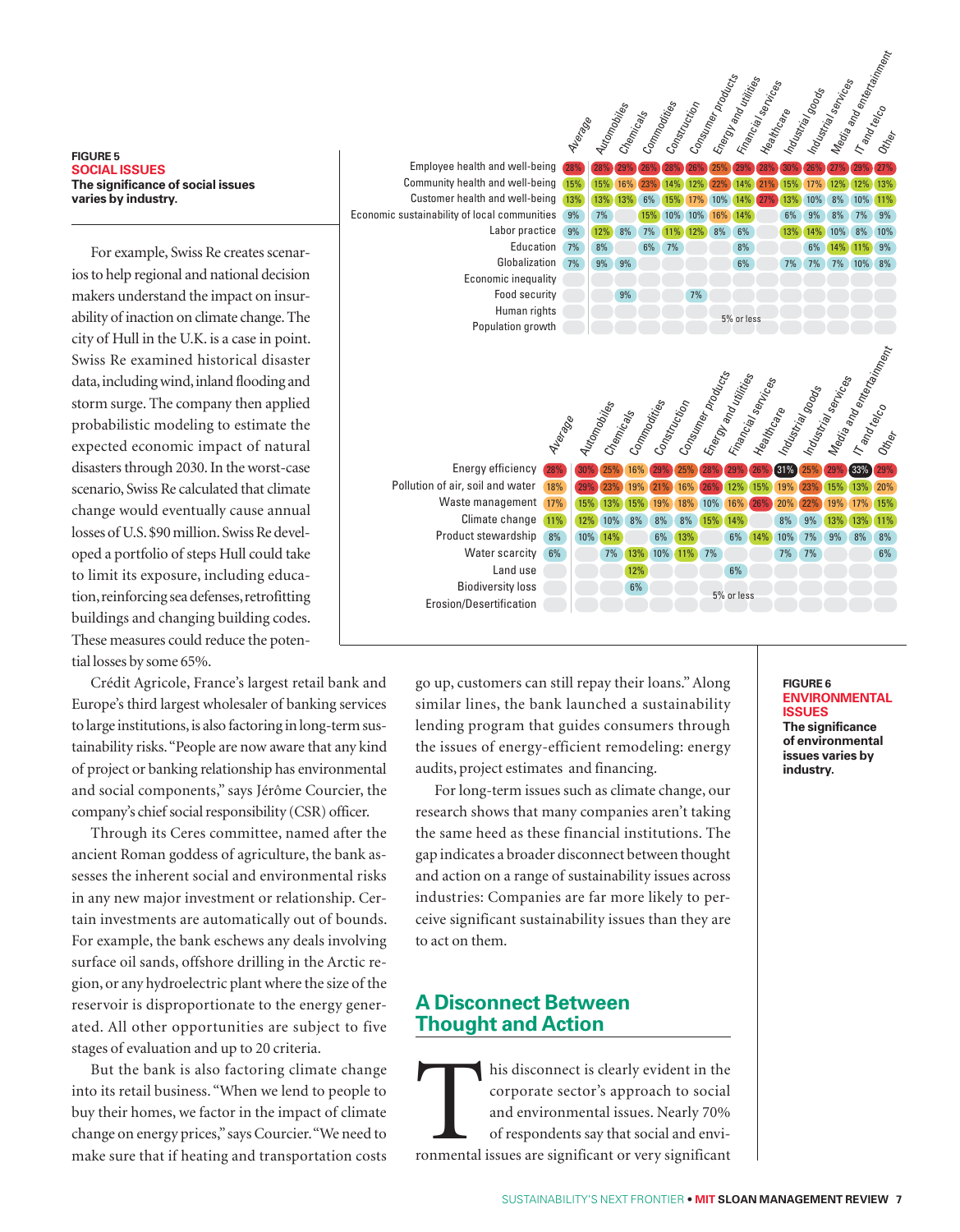

*Please rate your agreement with the following statements*



I believe climate change is real

I believe human activity plays a sigfinicant role in climate change

Climate change is a risk to political andsocial stability

The leadership of my company believes climate change is real

The leadership of my company believes human activity plays a significant role in climate change

Climate change is a risk to my business

I believe my company is prepared for climate change risk The leadership of my company believes our organization is prepared for climate change risks

#### **Figure 7 Perceptions of CLIMATE CHANGE Managers believe cli-**

**mate change is real, but their companies aren't prepared.**

for their companies. Yet only half of our survey respondents report that their companies are fully or largely addressing them (see Figure 8).

nor disagree

When looking only at companies that fully address their significant social or environmental concerns, the pattern is even more stark (see Figure 9). Across all industries, only a fraction of companies are fully engaged with social sustainability. Healthcare and industrial goods lead the industry list, but with only 17% and 15%, respectively. The numbers at the bottom are even smaller — only 6% of media and entertainment companies fully address their significant social issues. In industrial services, it's 3%.

Significant environmental issues don't fare much better. Energy and utilities lead the pack, but with only 25% reporting that their companies are fully engaged with these challenges. Only 6% of financial service companies fully address the environmental issues they are most concerned about. Only 3% of media and entertainment companies fully engage them.

Companies that operate on a global scale confront a broad range of sustainability issues and are the most likely to be addressing the significant ones.

**Figure 8 The disconnect The significance of sustainability issues are not matched by action.** Geographically, companies that operate in North America perceive fewer significant sustainability issues and are also less likely to be addressing the issues they do identify. Companies operating in Africa are the most likely to identify important sustainability issues, but aren't addressing them to a large degree. Conversely, companies in South America are most likely to turn their perceptions into action (see Figure 10).

#### **Closing the Gap**

ow some companies are closing the gap between thought and action is a major finding of this research. To shed light on the issue, we focused on respondents who perceive sustainability issues as gap between thought and action is a major finding of this research. To shed light on the issue, we focused very significant for their companies. We then classified respondents into three groups based on their level of engagement with those issues: Walkers say they "fully" or "largely" address *all* of their significant sustainability issues; Talkers do so "somewhat," "barely" or "not at all." The third group — On the Road — are companies that engage with some, but not all, of the sustainability issues they see as significant (see What are Talkers and Walkers?).

#### **Walkers versus Talkers**

Walkers that substantially address important sustainability issues score much higher than Talkers on these five key dimensions:

- •Creating a sustainability strategy
- •Making sustainability a top management agenda item
- •Developing sustainability business cases

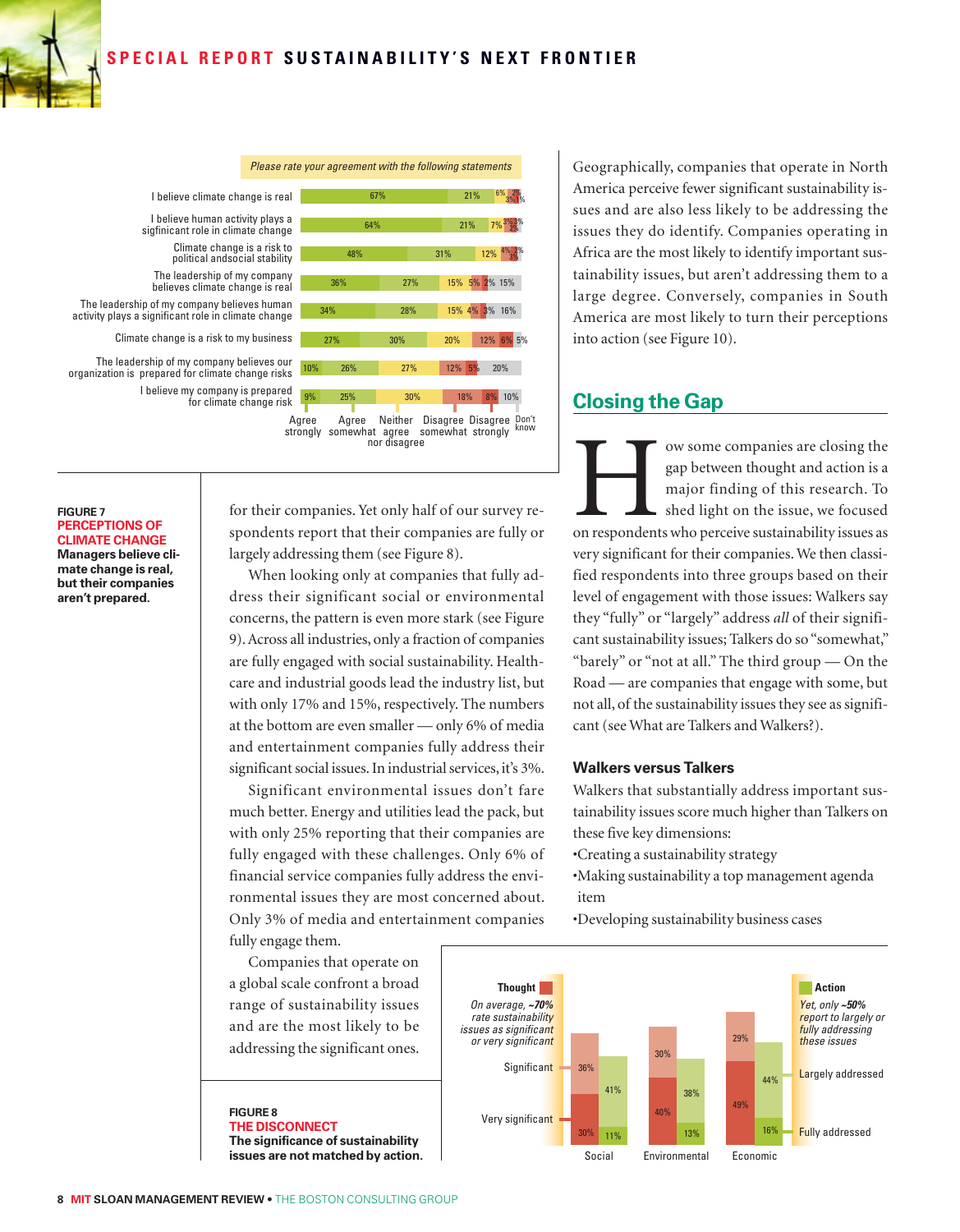

•Measuring progress on corporate sustainability performance

•Changing business models as a result of significant sustainability issues

Walkers are the companies that focus most on all these fronts (see Figure 12). They walk the talk by creating comprehensive, dedicated sustainability efforts. Talkers, on the other hand, exert far less effort, despite their strong stated concerns about significant sustainability issues.

Companies "On the Road" are moving from talking to walking. Although they fall at various points in between, they are clearly closer to Talkers than Walkers. In terms of business model innovation — a key to translating sustainability issues into corporate value — they fall far behind the Walkers. These companies have yet to thoroughly embrace each of the five fronts and make important sustainability issues an integral part of their business models.

Creating a sustainability strategy is a hallmark of Walkers. More than 90% have developed a strategy, compared to only 46% of Talkers. Making sustainability a top management agenda item is also critical. Only 24% of Talkers report that it is a permanent item on their company's senior management to-do list. With Walkers, the number is nearly three times as high  $-70%$ .

Sustainability business cases are nearly as important as top management support. Almost 70% of Walkers develop them, versus only 20% of Talkers.

#### **Figure 9**

**Significant issues fully addressed, by industry Energy and utilities are far more likely to fully address environmental issues than social, while healthcare is far more likely to fully address social than environmental issues.** 

Measuring progress on sustainability performance is similarly central. On average, nearly 70% of Walkers measure progress versus 31% of Talkers. Walkers also aggressively measure progress on the more intangible social issues such as the well-being of employees,

communities and customers. For example, 60% of Walkers measure progress in social sustainability versus only 20% of Talkers.

Business model innovation is another strong marker. Nearly 60% of Walkers have changed their business models in response to significant sustainability issues. Talkers trail far behind with approximately 30%. Equally important, business model innovation is the only area where companies On the Road have made no more progress than Talkers. Most companies have yet to identify how tackling important sustainability issues translates into new business directions and opportunities.

#### **Figure 10 The disconnect by geography South American and globally operating companies are most likely to connect significance of sustainability issues with action.**

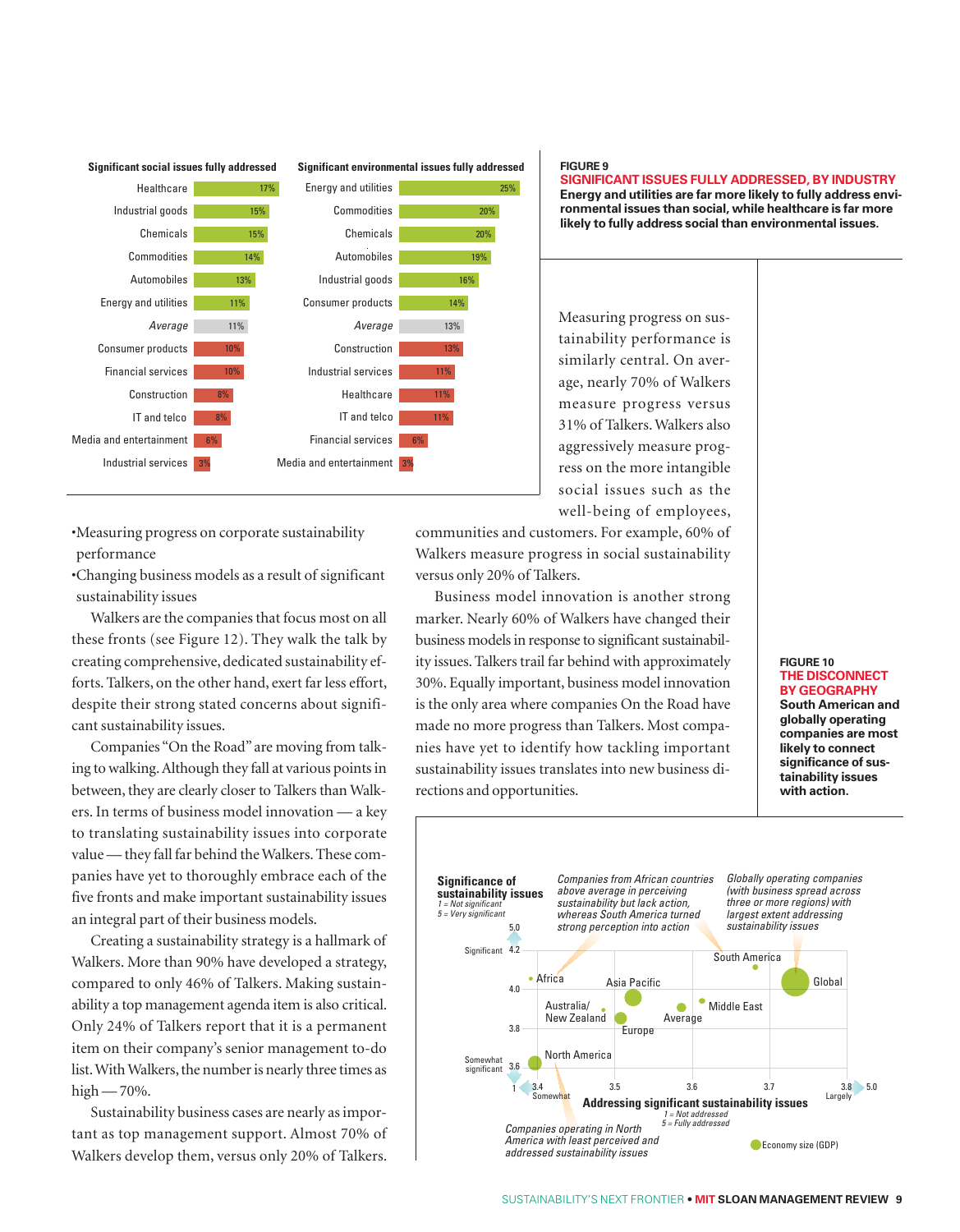

#### **Walkers by Industry**

Walkers are more prevalent in certain sectors. For example, in resource-intensive industries such as commodities or utilities, Walkers outnumber Talkers nearly four to one. In contrast, Talkers outnumber Walkers by nearly two to one in service and technology industries such as media and entertainment. Resource-intensive industries must contend with resource scarcity and significant energy costs. Companies in these industries are creating direct economic benefit through greater resource and

#### **What Are Talkers and Walkers?**

To understand the disconnect between thought and action, we focused on organizations that are the most strongly concerned with significant social, environmental and economic issues. We then examined which of these organizations are addressing the issues they are most concerned about. To identify these companies, we looked at how respondents rated the significance of social, environmental and economic issues to their organization. Significance for each issue was determined using a five point scale. Companies that reached a total of 11 to 15 points were included in the analysis.

We then grouped these companies by how thoroughly they addressed important sustainability concerns (see Figure 11):

**Walkers** — companies that report "largely" or "fully" addressing all significant sustainability issues

**On the Road** — companies that "largely" or "fully" address some but not all of the sustainability issues they deem important

**Talkers** — companies that only "somewhat," "barely" or don't address all of their significant sustainability issues



#### **Figure 11**

#### **Defining Walkers and Talkers**

**More than half of respondents describe** *all* **of their sustainability issues as significant to their organizations. Among these respondents, some largely or fully address these issues (Walkers) and others don't (Talkers). A third group, those "On the Road," address their significant sustainability issues to varying degrees.**

energy efficiency. The automotive industry is an exception — it has a nearly equal balance of Walkers and Talkers (see Figure 13).

#### **Portrait of a Walker: Domtar**

Domtar is a prime example of a company translating a critical sustainability issue into business value. The U.S.-based \$6+ billion company faces a daunting sustainability threat — it's a paper products company that needs to become a wood fiber innovation engine. Turning this threat into a viable long-term business is at the heart of the company's strategy.

Domtar realized that its ability to sustainably source and manage a complex supply chain of fiber resources can anchor its efforts to transform from a paper maker to fiber innovator. The raw material of its sustainability expertise — trees — contains several chemicals that can help make products stronger, faster, better or lighter.

Lignin is one of them. It binds the cellulose and hemicellulose in trees, which is what gives trees their strength. As an alternative to the use of petroleum and fossil fuels, lignin can be utilized in adhesives, agricultural chemicals, coatings, food additives, carbon products, dispersants and resins.

In a major foray into fiber innovation, Domtar successfully launched BioChoice™ lignin in May 2013. Besides financial success, the launch attracted the attention of Tom Vilsack, U.S. secretary of agriculture, who is scouting for examples of advanced manufacturing. Domtar's sustainable fiber innovation also gives the company a powerful edge in the talent war: it is better armed to attract younger science- and technology-savvy professionals than are other paper industry companies. "Sustainability is our business model," says David Struhs, Domtar's vice president of sustainability. "It is redefining every aspect of what we do."

Given the central role of sustainability in Domtar's viability, the company implemented an extensive and intricate system of measures to track sustainability performance. For example, Domtar created dashboards that track 35 key sustainability performance indicators (KPIs). But equally as important, the measurement approach is carefully designed to avoid suboptimizing the system and inadvertently driving counterproductive efforts.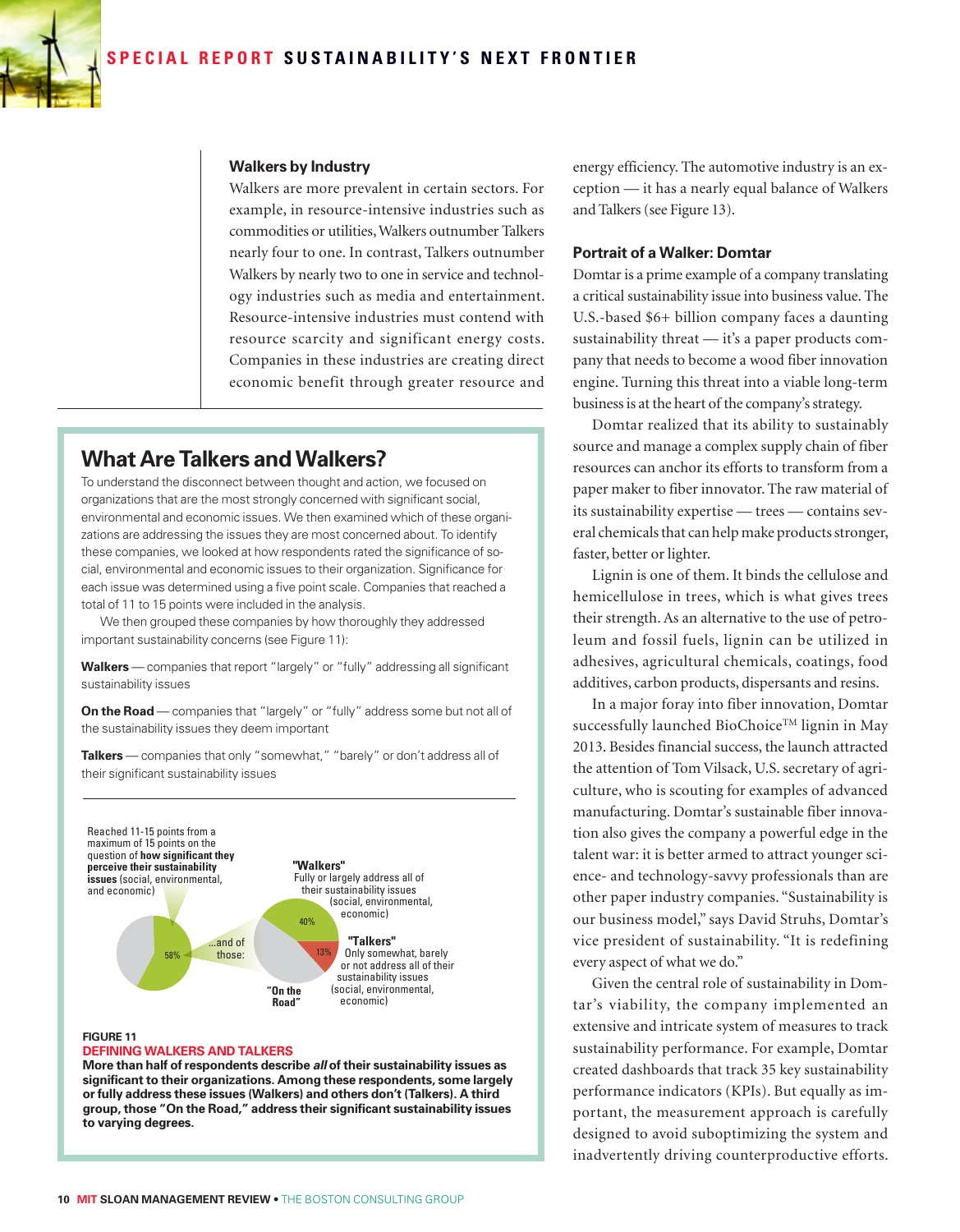Domtar KPIs are adapted to, not simply adopted by, each of its facilities.

"We wanted to avoid the mistake of setting broad corporate goals such as improving water efficiency by 15%," says Struhs. "Domtar's facilities are in different regions with different tree species, watersheds and pollution issues. A one-size-fits-all goal may not apply equally everywhere." To adapt a KPI, management teams in each facility develop their own unique sustainability agendas to meet company goals. That level of empowerment builds buy-in and accountability for what each facility signs up for.

To keep sustainability efforts front-and-center, Domtar created a corporate sustainability committee. But, by design, the vice president of sustainability never chairs it. To involve the entire organization, the chair rotates among top managers. Currently, it is led by Domtar's head of manufacturing and operations, with Struhs serving as an executive director charged with keeping momentum moving. "Sustainability can't be a pigeonhole," he says. "It must be a company-wide, interdisciplinary effort."

#### **Obstacles and Catalysts**

*13*

ompanies are struggling to settle on<br>
and rally around the important sus-<br>
tainability threats and opportunities<br>
they confront. Competing priorities,<br>
for example, are the most common stumbling and rally around the important sustainability threats and opportunities they confront. Competing priorities, blocks with 41% reporting them. Difficulty quantifying sustainability's intangible effects stands in the





way of 35%. Short-term thinking in planning and budgeting cycles follows closely with 31%.

Overcoming these issues tend to require organizational catalysts. Our research revealed several such factors at work in companies that effectively address significant sustainability issues.

#### **Organizational Capabilities**

Like any business issue, addressing important sustainability issues requires specific, hard-wired organizational support and capabilities — leadership, communication and measurement (see Figure 14). The importance of hard-wired organizational support is apparent when looking at Walkers versus Talkers. Approximately two-thirds of Walkers have strong support from their corporate leaders. Only one-third of Talkers do. Some 50% of Walkers clearly communicate responsibility for sustainability and report on it. Nearly 50% have developed KPIs to measure sustainability performance — only 25 to 30% of Talkers do.

> Only 2% of Walkers are not engaged in any of these activities. For Talkers, the number is more than 30%.

#### **Business Model Innovation**

For many companies, the need and opportunity for developing new business models can be a major catalyst. More than half of respondents report that, in

**Figure 13 Walkers are concentrated in resource-intensive industries Only one industry has a higher percentage of Talkers than Walkers: Media and Entertainment.**

#### **Figure 12 Moving from Talking to Walking**

**A key differentiator is business model change. Whereas a majority of Walkers have changed their business model because of sustainability, only a third of other companies have done so.**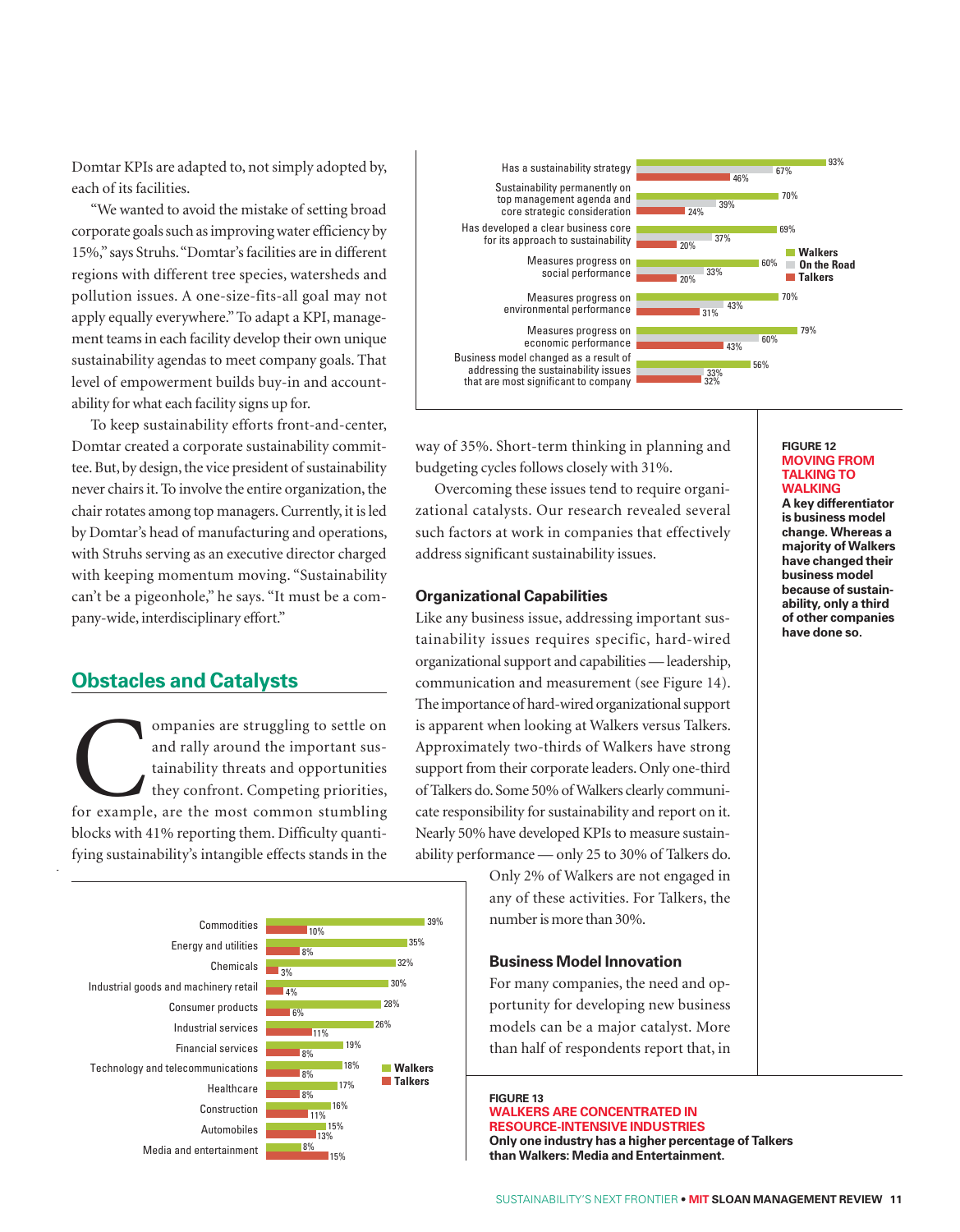#### **SPECIAL REPORT SUSTAINABILITY'S NEXT FRONTIER**



#### **Figure 14 Organizational capabilities Walkers are more likely to address their sustainability issues in a focused way. Interestingly, 32% of Talkers do not have any of the listed capabilities.**

terms of significant sustainability issues, customer preferences are the most powerful driver for business model innovation. Political pressure is also important — 43% of respondents cite it. Competitors increasing sustainability commitment as well as resource scarcity rank third on the list.

In some cases, the opportunity behind business model innovation is

straightforward, as was the case with Domtar. Avis Budget Group's 2013 acquisition of Zipcar is another example. Avis saw the sustainability issues and opportunities in the urban car rental market. Nearly half of the world's population lives in cities, and that number is expected to climb to 75% by 2050. As a result, urban lifestyles are changing, and car ownership is falling down the list of aspirations, especially among younger generations. Urbanites are equally concerned with the environment, in-







cluding pollution from a growing number of cars and availability of land needed to park them. Zipcar addresses those concerns; every shared car can replace 15 to 20 owned cars and eliminate the need for up to three parking places.

In the industrial arena, GE saw a clear opportunity to help airlines to reduce fuel costs and reduce CO2 emissions. GE developed an advanced engine, GEnx, for Boeing 787 and 747-a8 fleets. The new engine cuts \$2 million in expense per plane per year. Its potential impact on carbon emissions is also considerable. If all similarly sized planes were outfitted with the engine, annual  $CO<sub>2</sub>$  emissions would be reduced by the equivalent of taking 800,000 cars off the road.

#### **Scanning for Opportunities**

For most companies, however, threats and opportunities are not as obvious and might be beyond corporate fence lines or on the distant horizon. To move sustainability from a competing priority to an agreed-on agenda item, some companies are developing processes to scan the landscape for sustainability issues and assess them as threats and opportunities.

It isn't an easy endeavor. More than one-fourth of respondents say they do not currently engage in activities that seek out opportunities. Another 17% do not know if this is even done at all in their companies. The remaining 57% use a wide range of monitoring and activities such as risk classification,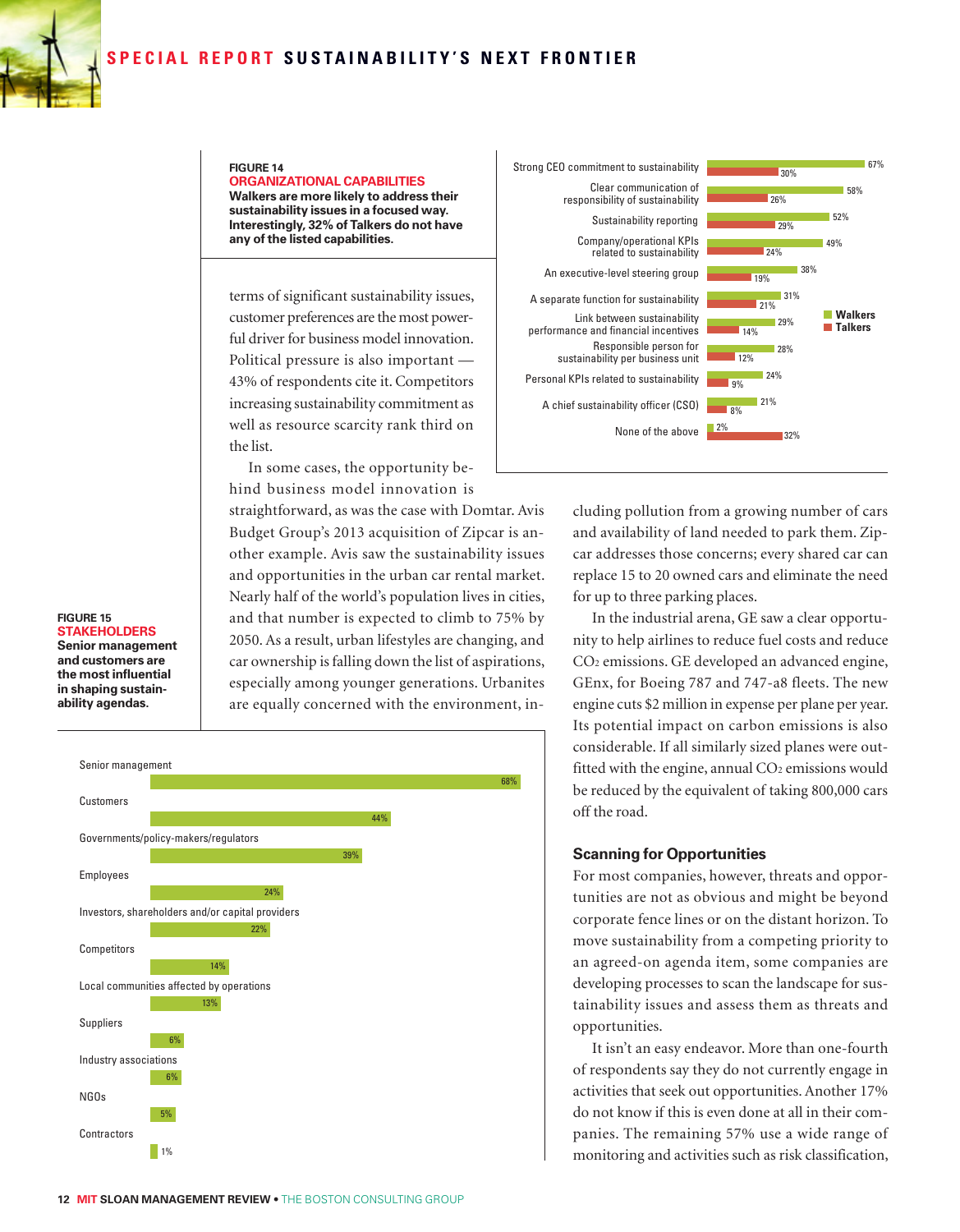customer surveys on sustainability or impact assessments and stakeholder.

Hilton Worldwide, for example, places opportunities into one of three concentric circles that define impact and value. The first circle includes opportunities where management can clearly see an immediate benefit such as cost savings. A light bulb that uses less energy and is less expensive is a prime example. The next circle evaluates opportunities that require investment but reduce costs over time. For example, Hilton installed sensors in guest rooms that turn off lights and control heat and air conditioning when guests are out. The third circle assesses impact on the guest experience and/or hotel operators.

"This is more difficult to do than reducing waste," says William Kornegay, Jr., senior vice president of supply management. "But we are very disciplined about talking to the front office, back office — everywhere — to make sure we spot what provides tangible business value." As an example, Kornegay points to Hilton's recycling of mattresses. Instead of hauling old mattresses to a landfill, Hilton has partnered with a supplier that breaks them down into recyclable material. Disposal costs are half of what they used to be, and guests appreciate the corporate social responsibility.

Dell poses a fundamental question to its entire supply chain: how is the company going to create and produce a sustainable laptop? According to Eric Olson, senior vice president, advisory services at The Business of a Better World, Dell doesn't have all the answers — but it does have deep strategic partnerships with original design manufacturers. Dell works closely with them to identify opportunities and assess their impact. Currently, efforts range from reducing the energy a computer needs to strategies that curtail electronic waste.

Similarly, Kaiser Permanente starts with an overarching principle: improving public health is critical to controlling healthcare demand and costs. "We take an approach aligned with disease prevention," says Kaiser vice president Gerwig. In 2008, Kaiser Permanente codified its sustainability priorities and identified five areas where it could have the greatest impact on public health — climate change, safer chemicals, sustainable food, waste reduction and water conservation.

#### **The Leaders and the Led**

Top management support is a very powerful catalyst of sustainability efforts — 68% of respondents say senior management has the greatest influence on sustainability endeavors. Employees are also part of the equation — 24% of respondents cite employees as the most influential (see Figure 15). Employees place great value in working for companies with strong sustainability footprints. And they are often at the ready to accelerate progress.

#### **The Profit Motive**

Profit is a powerful motive for corporate action. In this year's study, nearly 60% of Walkers report adding to their corporate coffers by tackling significant sustainability concerns. Only 19% of Talkers do

A 2013 study by Harvard Business School professors Robert Eccles and George Serafeim in conjunction with London Business School's Ioannis Ioannou followed the money to verify sustainability's profit potential. The scholars examined the financial performance of companies that had voluntarily adopted corporate-level sustainability policies against companies that hadn't — what they called "high-sustainability" versus "low-sustainability" companies. The researchers analyzed the financial performance of these companies from 1993 to 2009. They found that high-sustainability companies notably outperformed their counterparts. For example, if someone had invested \$1 in a portfolio of high-sustainability companies in 1993, that investment would have grown to \$22.60 by 2010. That same \$1 invested in a low-sustainability portfolio would have delivered only \$15.40.iii

Profit from sustainability accrues differently across industries. Compared to service and technology companies, for example, resource-intensive industries such as commodities and industrial goods claim to focus more on important sustainability issues and are more likely to report profit from those efforts. Resource scarcity and high energy costs are strong drivers with direct and substantial impact. *16b*

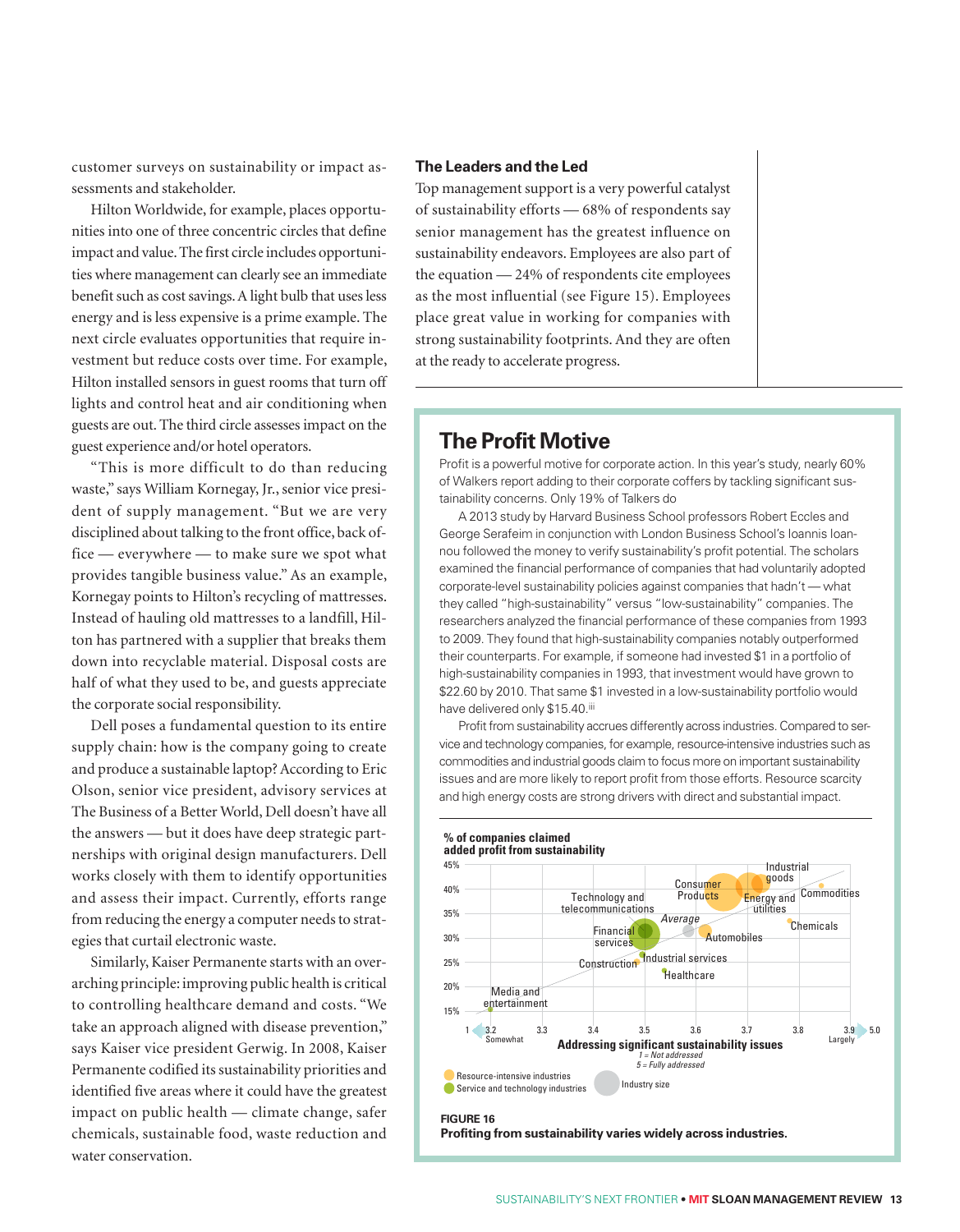

Caesars Entertainment is a case in point. The global casino operator's fortunes were in free fall after the financial crisis hit. In the wake of collapsing revenues, Caesars was forced to reduce its staff by more than 20%. Despite the fear and low morale, employees at many of the company's hotels began developing innovative ways to cut costs, reduce energy consumption and waste, and increase recycling. Caesars' chairman and CEO, Gary Loveman, had long been a proponent of sustainability, but had not formalized an effort. He seized the opportunity and created a full-fledged sustainability program built upon what had started as a global volunteer effort. Today, Caesars' sustainability program has become institutionalized across more than 50 properties. Managers are responsible for specific metrics such as energy reduction, customer impact and employee engagement through a carefully crafted scorecard. The company's sustainability reputation is also driving business value beyond cost cutting. Its properties are better able to attract highly sought-after conference business, and employee retention and customer loyalty are on the rise.

#### **The Limits of Acting Alone**

ioneering companies are hitting the limits of what they can do alone," Sally Uren, acting chief executive of Forum for the Future, said at the 2013 annual Sustainable Brands summit.

Addressing sustainability issues by collaborating with stakeholders is critical — and nothing new. In this year's study, nearly 40% of respondents report increasing collaboration with customers and suppliers on sustainability matters (see Figure 17). Thirty-four percent of respondents say their companies have stepped up their engagement with governments, policy makers and regulators.

#### **Power in Numbers**

Collaboration is becoming more important since the solution to important, or material, sustainabil-

**Figure 17 Increase in collaboration Nearly 40% of respondents increased collaboration with customers and suppliers.**

ity issues might lie outside a company's direct sphere of influence. In addition, an individual company might not have the capabilities to address all issues on its own.

Working collectively, organizations can be more systematic and sophisticated in tackling significant sustainability issues across the value chain — from supply to finished product. As described above, Dell works with its supply chain partners to both design and manufacture sustainable laptops. In the mining sector, the Initiative for Responsible Mining Assurance (IRMA) is pulling together mining companies, manufacturers, NGOs, labor and impacted communities to create standards that assure everything from wedding rings to cars can carry a legitimate seal of approval indicating sustainably sourced resources.<sup>3</sup>

Under the auspices of Secretary-General Kofi Annan, the United Nations took an unusual tack. Instead of developing a legally binding global regulatory scheme, which many advocated, the U.N. launched the Global Compact — a learning network. Drawing on the success of networks and peer-to-peer groups, the initiative brings together private-sector companies, international labor and NGOs to work with the U.N. on worldwide corporate social responsibility opportunities, actions and

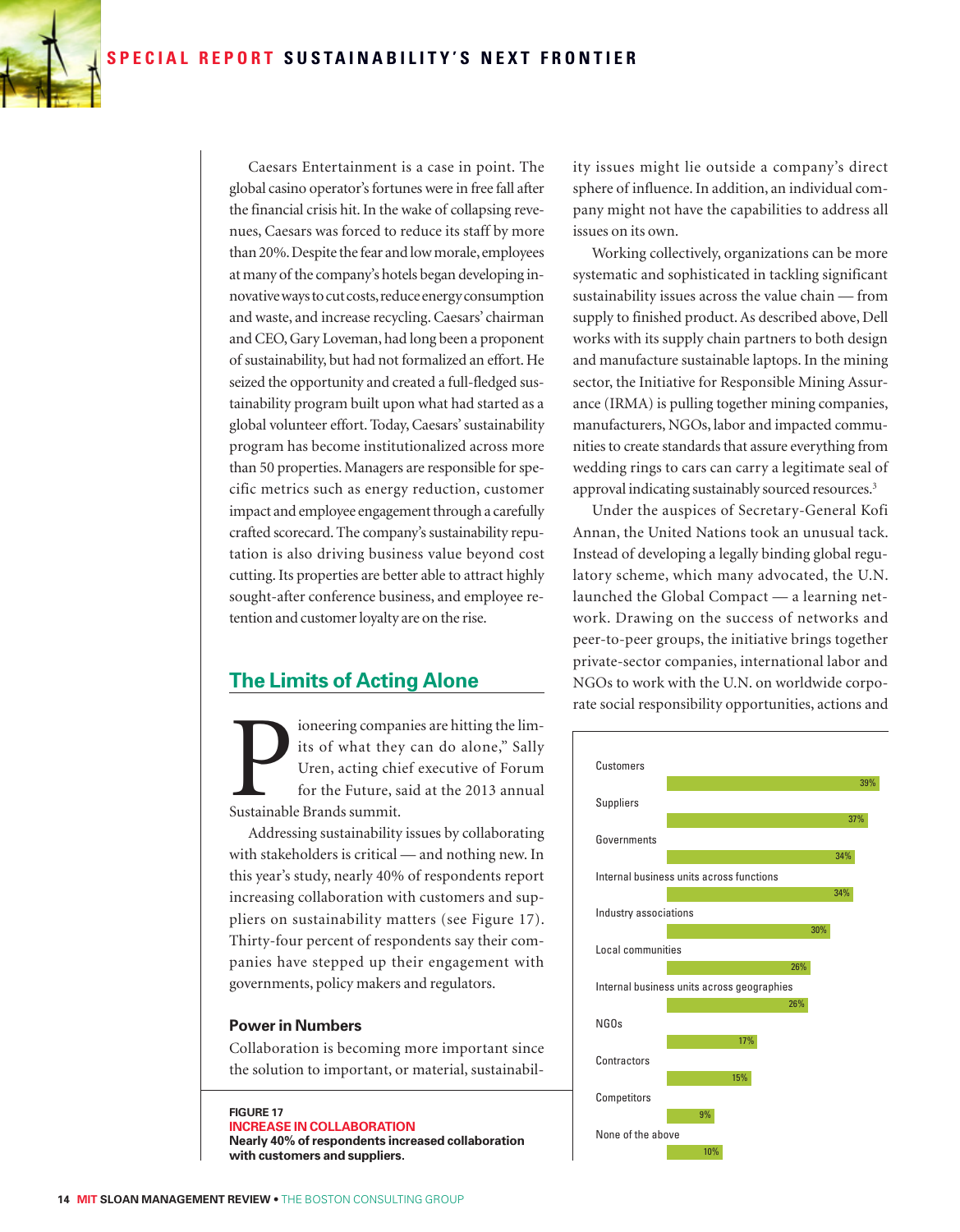best practices. More recently, the U.N. Global Compact extended this learning network by launching the U.N. Global Compact LEAD.4 This new program, focused on CEOs and Chairpersons at LEAD member companies, acts as an incubator to advance innovation, share experiences (both successes and failures) and further corporate sustainability.

#### **Partnering with Competitors**

In some cases, businesses are working with competitors — even archrivals — to address significant sustainability challenges.

Nestlé, for example, has turned to customers, advisors and competitors to develop what it calls "precompetitive" practices. Ten years ago, the company reached out to Danone and Unilever to help develop sustainable agriculture approaches. "We all faced the same problems of quality, scarcity and crossborder issues from child labor to pesticide residues to contaminants," says Hans Joehr, corporate head of agriculture. "Instead of each company going its own way, we looked at where we could work together and develop principles and practices and procedures."

General Motors and Honda have joined forces to develop hydrogen fuel cells to be used in each company's cars. Fuel cells use hydrogen gas stored in the car, along with oxygen from the atmosphere, to generate electricity. Cars with fuel cells qualify as zero-emission since water vapor is the only by product. By working together, both companies lower their development costs and shorten their respective time to market. But the partnership also doubles down the effort to encourage energy suppliers and governments to increase the number of hydrogen refueling stations. Availability of these stations is critical to gaining consumer acceptance of fuel-cell vehicles.

The U.S. beverage company Ocean Spray partnered with its competitor Tropicana to reduce transportation costs, delivery distances and CO2 emissions. To supply its markets in the Northeast, Tropicana ships orange juice by train from Florida to New Jersey. After the boxcars were unloaded, Tropicana was paying to send them back — empty. Ocean Spray had recently established a new distribution center in Florida to meet growing demands for its products in the southern U.S. One of Tropicana's logistics suppliers realized that the companies could partner to fill the empty trains. The supplier offered to set up a road-and-rail line for Ocean Spray that included a competitive price for Tropicana's empty boxcars. Despite initial concerns about partnering closely with a chief competitor, the collaboration went forward, and Ocean Spray cut its transportation costs by more than 40% and its greenhouse gas emissions by 65%.5

#### **Conclusion: Tackling the Next Frontier**

here is little disagreement that sustainability is necessary to be competitive — 86% of respondents say it is or will be.<br>Sustainability's next frontier is tackling the significant sustainability issues — or, in the ability is necessary to be competitive — 86% of respondents say it is or will be. Sustainability's next frontier is tackling parlance that is gaining currency, "material sustainability issues" — that lie at the heart of competitive advantage and long-term viability. Yet many companies struggle to match their strong level of sustainability concern with equally strong actions. They still wrestle with settling on which actions to pursue and aligning around them.

However, some companies are moving forward. They are making links between significant sustainability issues and business value and forging ahead along five fronts: sustainability strategy, businesscase development, measurement, business model innovation and top management support.

For companies such as Domtar, Avis Budget Group and GE, the path forward is clear — but for many others, it isn't. To achieve clarity and tackle the next frontier, business leaders should be able to answer these questions:

**•What are the burning platform sustainability issues for my company?** Are there sustainability issues in our industry and across our value chain that fundamentally challenge the viability of our business?

**•What are the threats and opportunities inherent in these issues?** Do we have a system in place to identify the significant sustainability issues and signal when our company needs to take action? Have we identified the specific threats and opportunities of these issues for our company?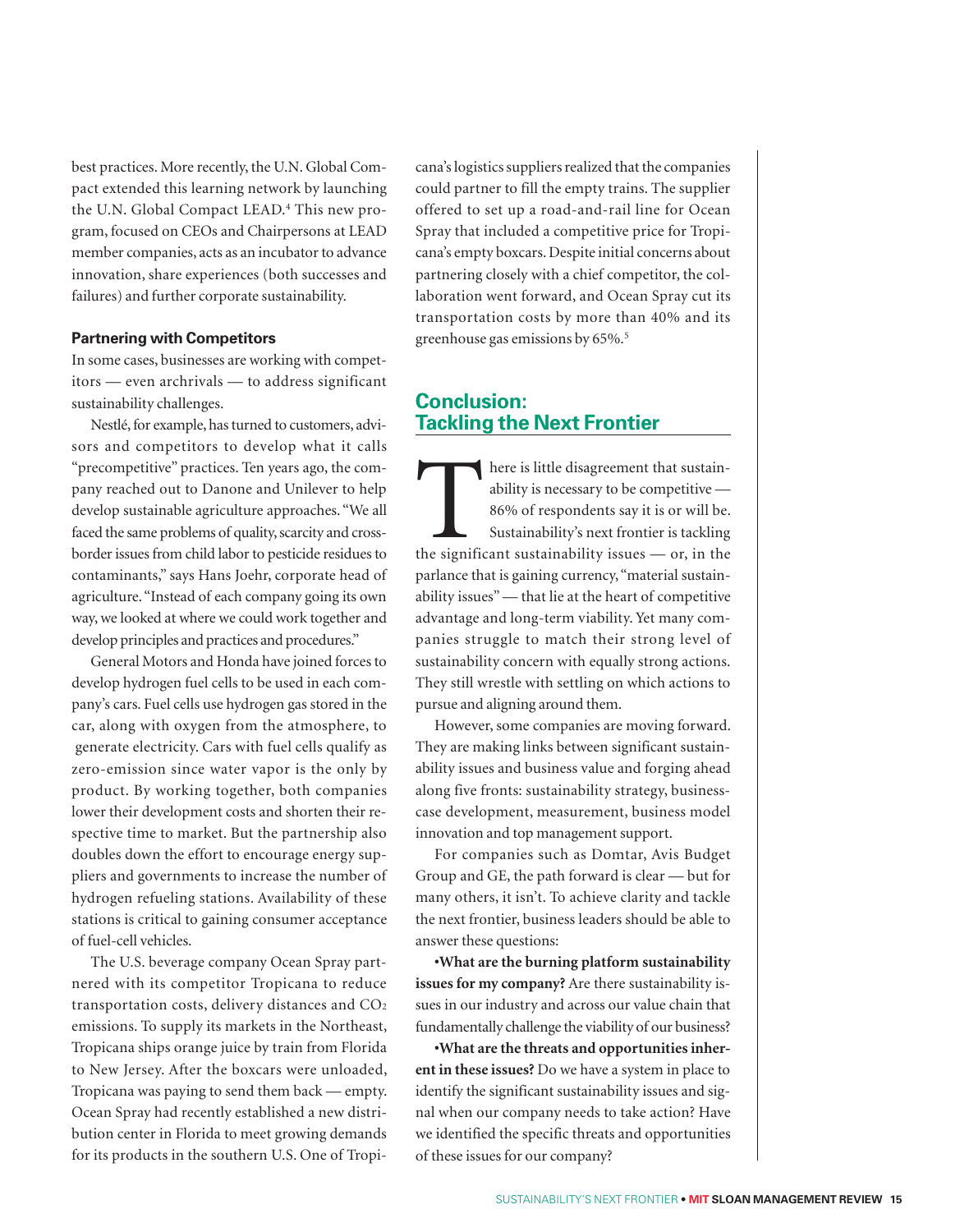

**•What is the business case?** Do we quantify the return on sustainability issues in terms of profit? Are there other non-financial metrics that we need to address? For example, if access to water or an educated workforce is critical for our business in the future, does our company have metrics in place that track progress on water consumption and recycling or vocational training?

**•What is the best strategy to approach the material issues?** How does our business have to change to address the significant or material sustainability issues? Is our organization prepared to make that change? Which issues can be addressed best by our business solely? Which need collaboration with other relevant parties? Whom can we partner with to best address the issue at hand?

Companies don't have to go it alone. Progress toward addressing material sustainability issues can be accomplished with collective action. For example, standards boards such as the Global Reporting Initiative are working with companies and stakeholders to identify the sustainability issues that will have the most significant impact. Industry associations partner with companies to foster broad-based sustainability efforts. The U.N. Global Compact is experimenting with an executive peer-to-peer learning network with similar aims. And we've already described how even direct competitors can work together — the partnering of Honda and General Motors to co-create hydrogen fuel cells and the collaboration between Tropicana and Ocean Spray around transportation are both examples of this type of joint venture.

"Understanding what we can do to improve our relationship with the environment can be a wellspring of business innovation," says Domtar's Struhs. "Companies that eschew waste, prize efficiency and innovate are the ones that will make it in the long run."

#### **References**

**1.** Bradsher, K., "China Tries to Clean Up Toxic Legacy of Its Rare Earth Riches," New York Times, October 22, 2013.

**2.** Intergovernmental Panel on Climate Change. Climate Change 2013: The Physical Science Basis. September 2013.

**3.** Initiative for Responsible Mining http://www.responsiblemining.net (accessed 10/29/2013)

**4.** U.N. Global Compact, 2013. Global Compact LEAD. http://www.unglobalcompact.org/HowToParticipate/ Lead/index.html (accessed 10/22/2013).

**5.** Blanco, E., Cottrill, K. Delivering on the Promise of Green Logistics. http://sloanreview.mit.edu/article/ delivering-on-the-promise-of-green-logistics (accessed 12/10/2013).

**i.** Eccles, R.G., Serafeim, G., 2013. The Performance Frontier. Harvard Business Review 91 (5), 50-60.

**ii.** Global Reporting Initiative, 2013, G4 Sustainability Reporting Guidelines. https://www.globalreporting.org/ reporting/g4/ (accessed 10/23/2013).

**iii.** Eccles, R.G., Ioannou, I., Serafeim, G. The Impact of Corporate Sustainability on Organizational Processes and Performance. Harvard Business School Working Paper (2-035). July 29, 2013.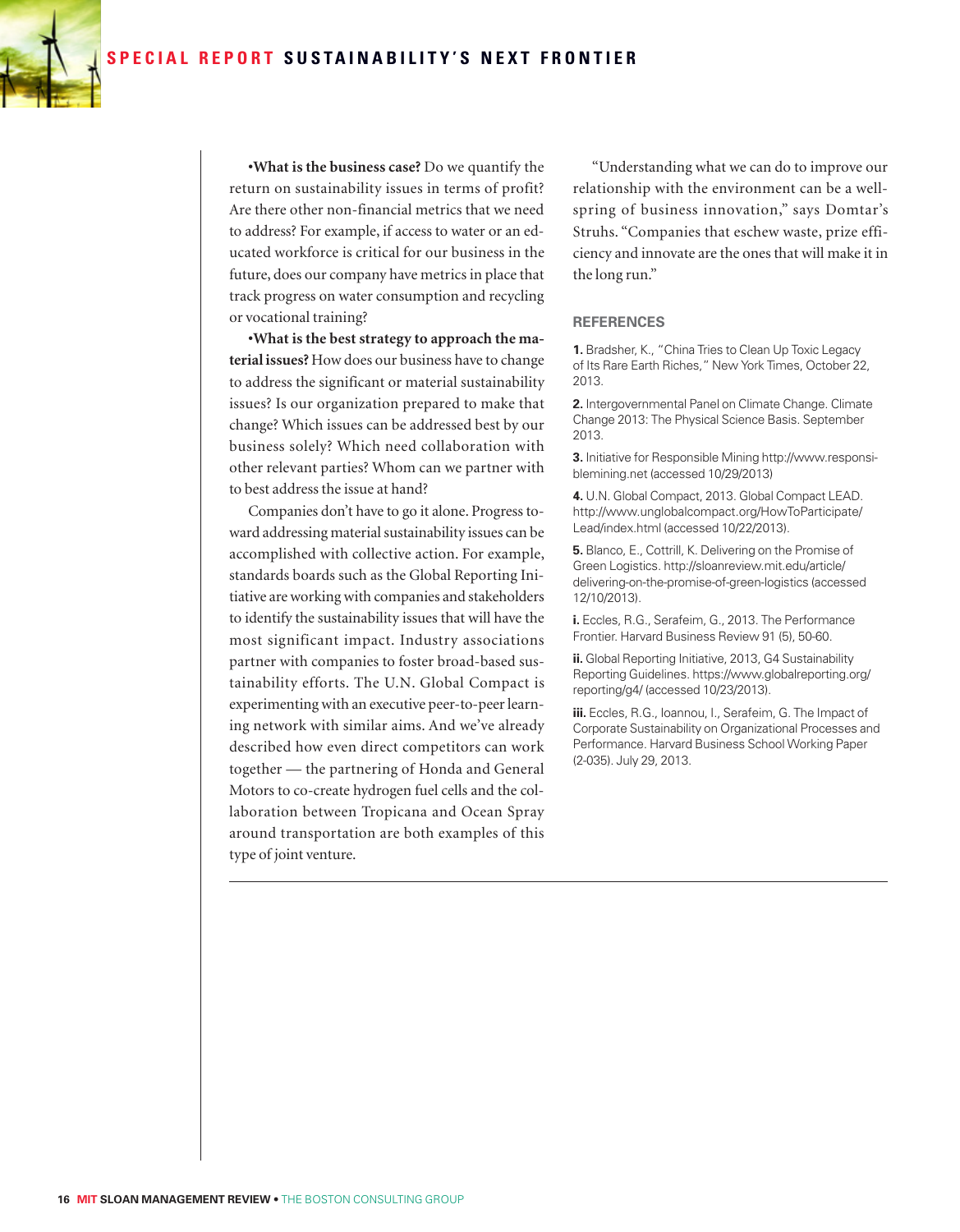

# **The Survey: Questions and Responses**

**1. How well informed are you of your company's sustainability activities?** Fully informed Somewhat informed Not very informed 45% 42% 13% **2. Which of the following best describes the place that sustainability has on your company's top management agenda?**  40% 30% 20% 10% 0% Don't know **Permanently** on top management management agenda and agenda, but core strategic consideration **Temporarily** on the top not core Somewhat important, but not enough to be on the top management agenda It's important for particular business units but not for the organization as a whole Not important **3. Is pursuing a sustainability-oriented strategy necessary to be competitive?** Yes Not currently, but will be in the future No Don't know 62% 25%  $11%$ 3% **4. Does your company have a sustainability strategy?** Yes No Don't know 62% 29% 9% **5. In terms of management attention and investment, how has your company's commitment to sustainability changed in the past year?** 40% 30% 20% 10%  $0%$ Don't know Significantly increased Somewhat Business Somewhat Significantly increased as usual/ decreased decreasedNo changes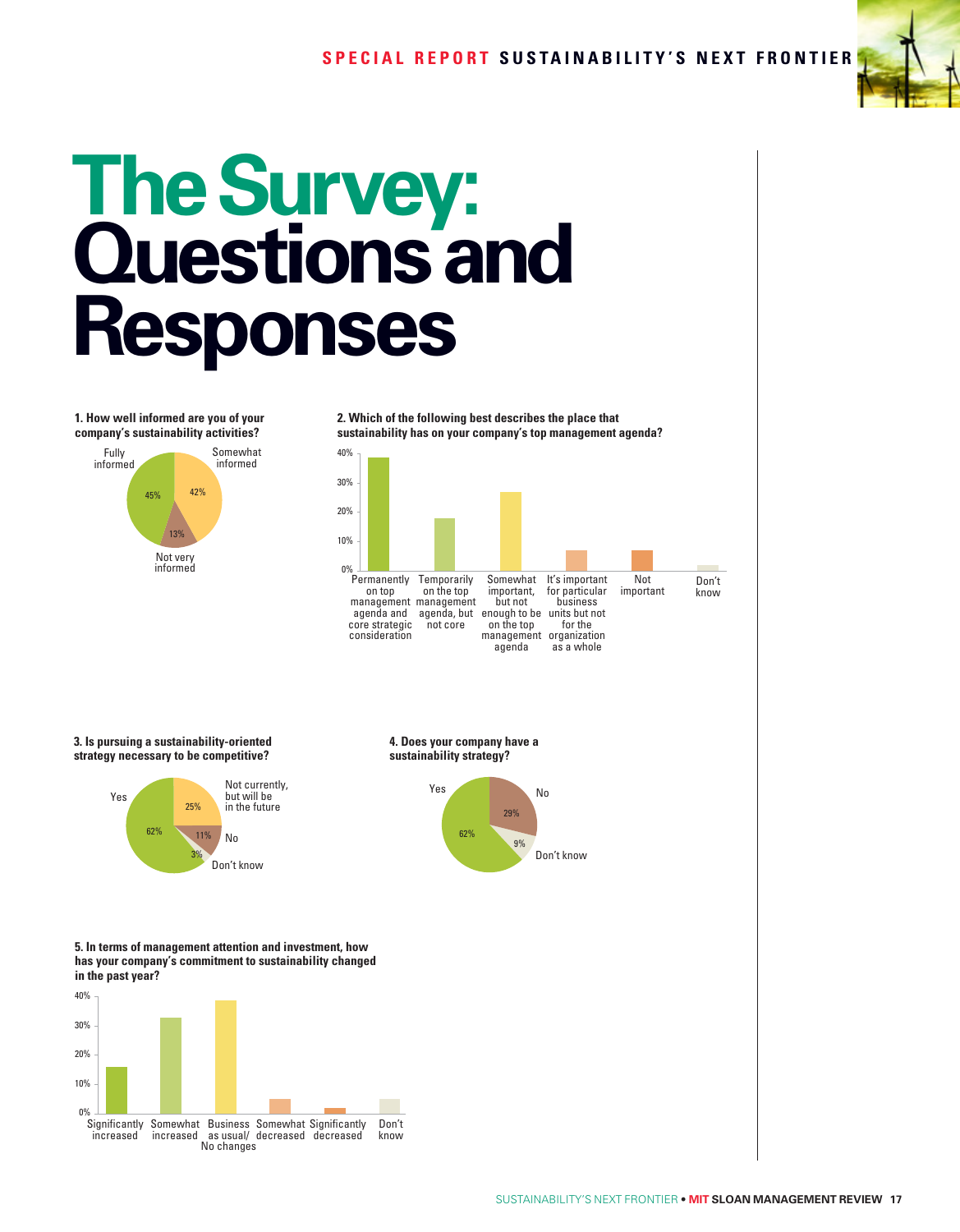### **Special Repo r t SUS TAI N A B ILIT Y'S N E X T FR O N TIE R**

**6. Which stakeholder groups are most influential in shaping your company's sustainability agenda? (Please choose up to 3)**



**8. As part of your company's sustainability agenda, has collaboration with any of the following groups increased? (Please choose all that apply)**



**7. Please rank the most influential stakeholder group in order of priority, with 1 indicating the most significant**





**18 MIT SLOAN MANAGEMENT REVIEW** • THE BOSTON CONSULTING GROUP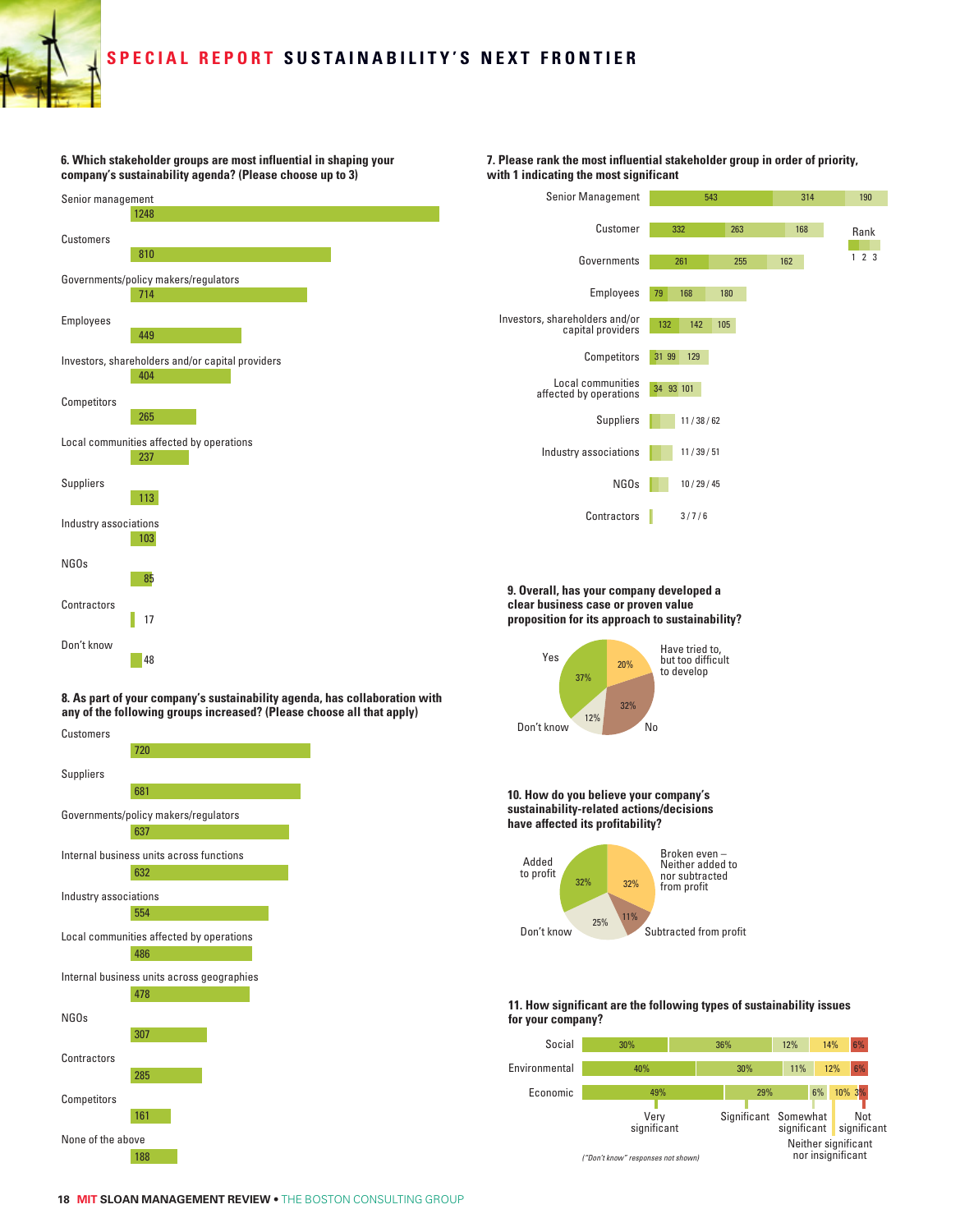#### **12. Which of the following are the most significant social issues for your company? (Please choose up to 3)**



**13. To what extent are the social issues you chose sufficiently addressed by your company?** 50%



## Energy efficiency

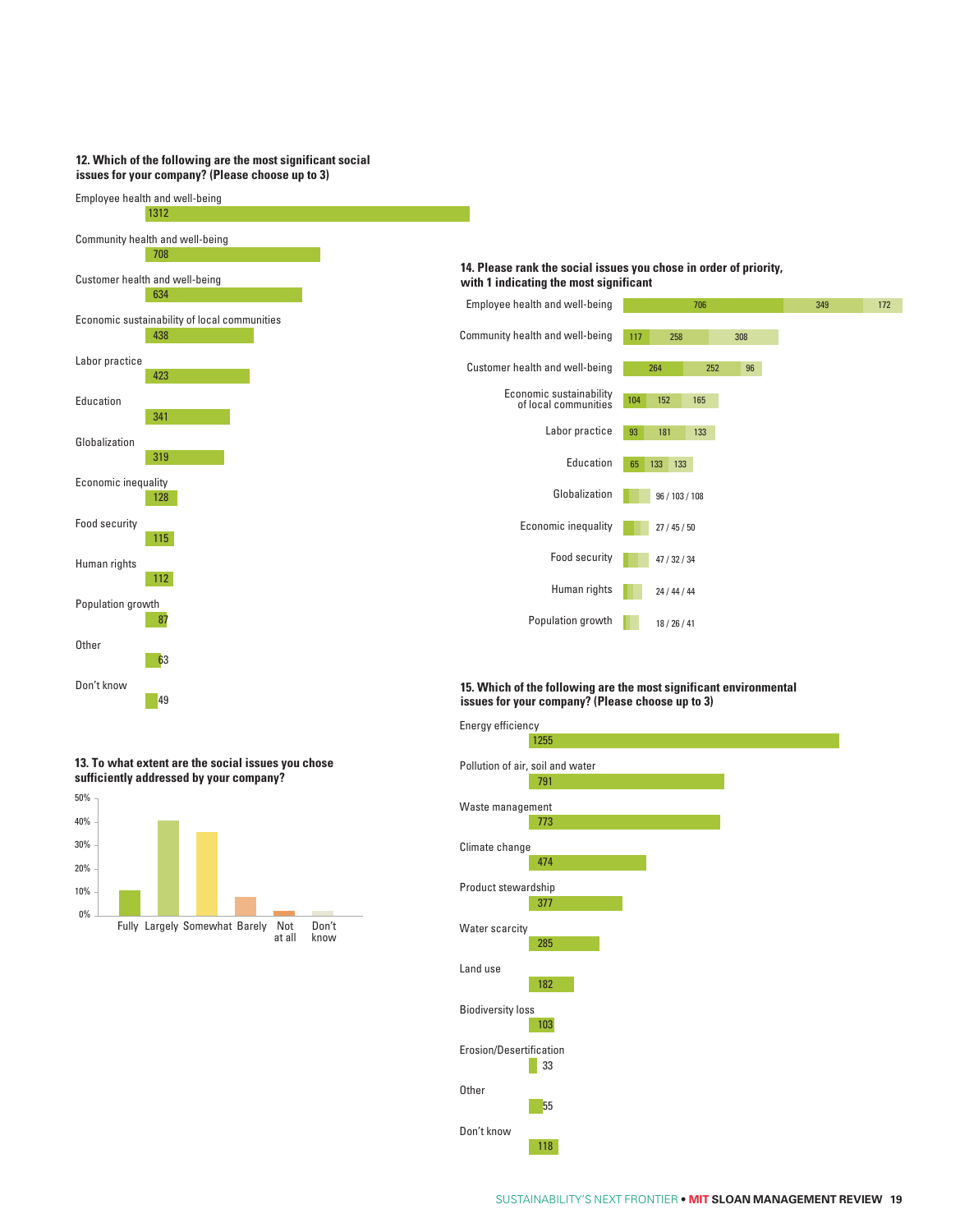## **Special Repo r t SUS TAI N A B ILIT Y'S N E X T FR O N TIE R**

**16. To what extent are the environmental issues you chose sufficiently addressed by your company?**



**17. Please rank the environmental issues you chose in order of priority, with 1 indicating the most significant**



#### **18. Which of the following are the most significant economic issues for your company? (Please choose up to 3)**



#### **19. To what extent are the economic issues you chose sufficiently addressed by your company?**



#### **20. Please rank the economic issues you chose in order of priority, with 1 indicating the most significant**

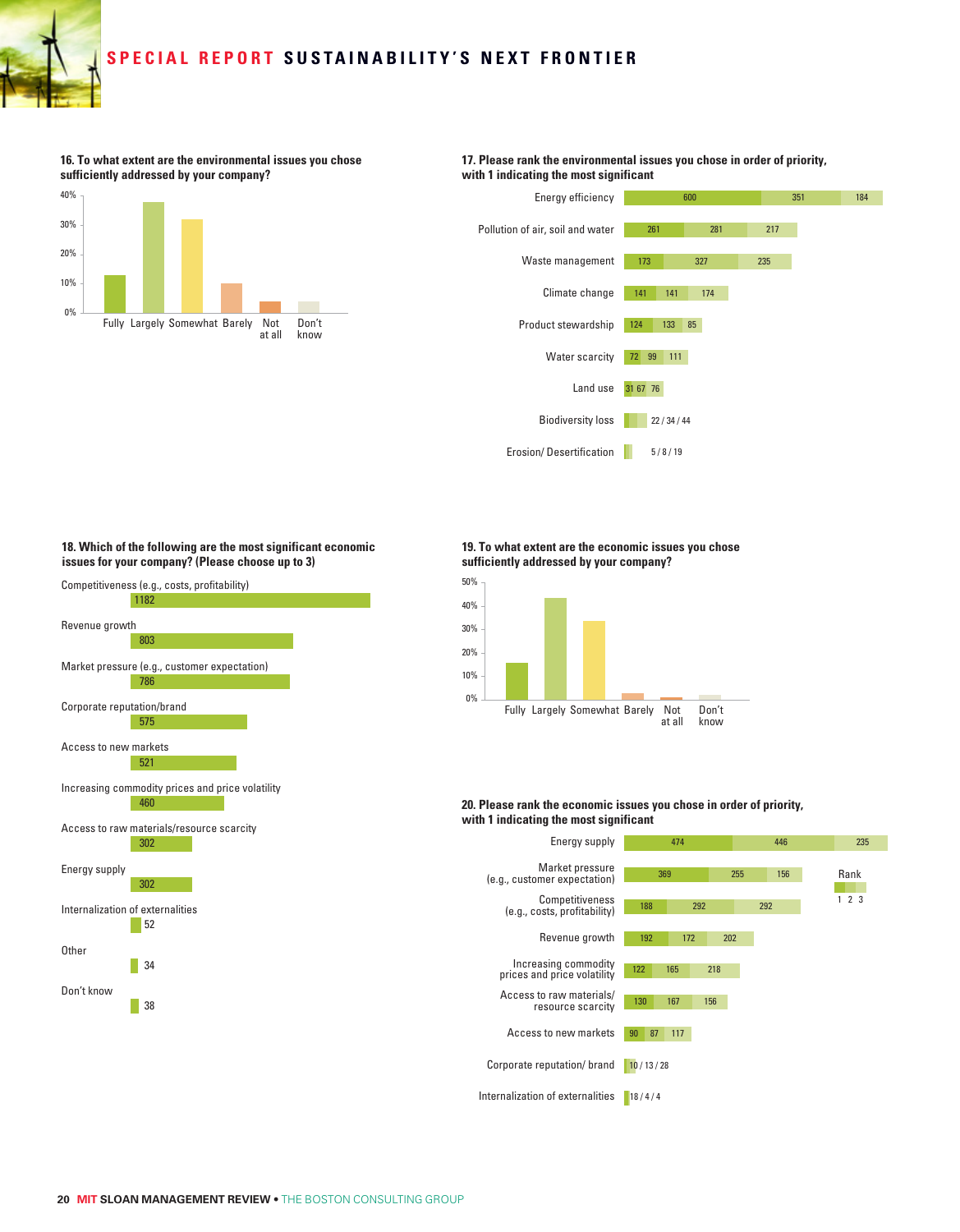



#### **22. Please rate your agreement with the following statements**



#### **23. Which of the following is your company using to help assess climate change risk? (Please choose all that apply)**



#### **24. How significant are the following climate change-related risks to your business?**

| Regulatory changes                       | 50%                                 |     |                          |                   |                         | 29% |            |                           |     | 9% 4% 3% 6%   |
|------------------------------------------|-------------------------------------|-----|--------------------------|-------------------|-------------------------|-----|------------|---------------------------|-----|---------------|
| New expectations<br>from customers       |                                     | 39% |                          |                   | 34%                     |     |            | 11%                       |     | 6% 4% 6%      |
| Global political instability             | 30%                                 |     |                          | 34%               |                         | 15% |            | 8%                        | 6%  | 7%            |
| Drought or floods                        | 25%                                 |     | 28%                      |                   |                         | 18% |            | 12%                       | 9%  | 8%            |
|                                          |                                     |     |                          |                   |                         |     |            |                           |     |               |
| Increasing severity of<br>weather events | 24%                                 |     | 33%                      |                   |                         |     | 17%        |                           | 8%  | 7%            |
| Access to capital for investment         | 22%                                 |     | 23%                      | 18%               |                         |     | 14%        |                           | 12% | 11%           |
| Temperature extremes                     | 18%                                 |     | 30%                      |                   |                         | 21% |            | 13%                       | 9%  | 8%            |
| Access to adequate insurance             | 16%                                 | 22% |                          |                   | 19%                     |     | 14%<br>14% |                           | 15% |               |
| Rising sea levels                        | 14%                                 | 23% |                          |                   | 24%                     |     | 16%        |                           | 14% | 9%            |
| Verv                                     | Somewhat<br>significant significant |     | ■ Neither<br>significant | nor insignificant | Not very<br>significant |     |            | Not at all<br>significant |     | Don't<br>know |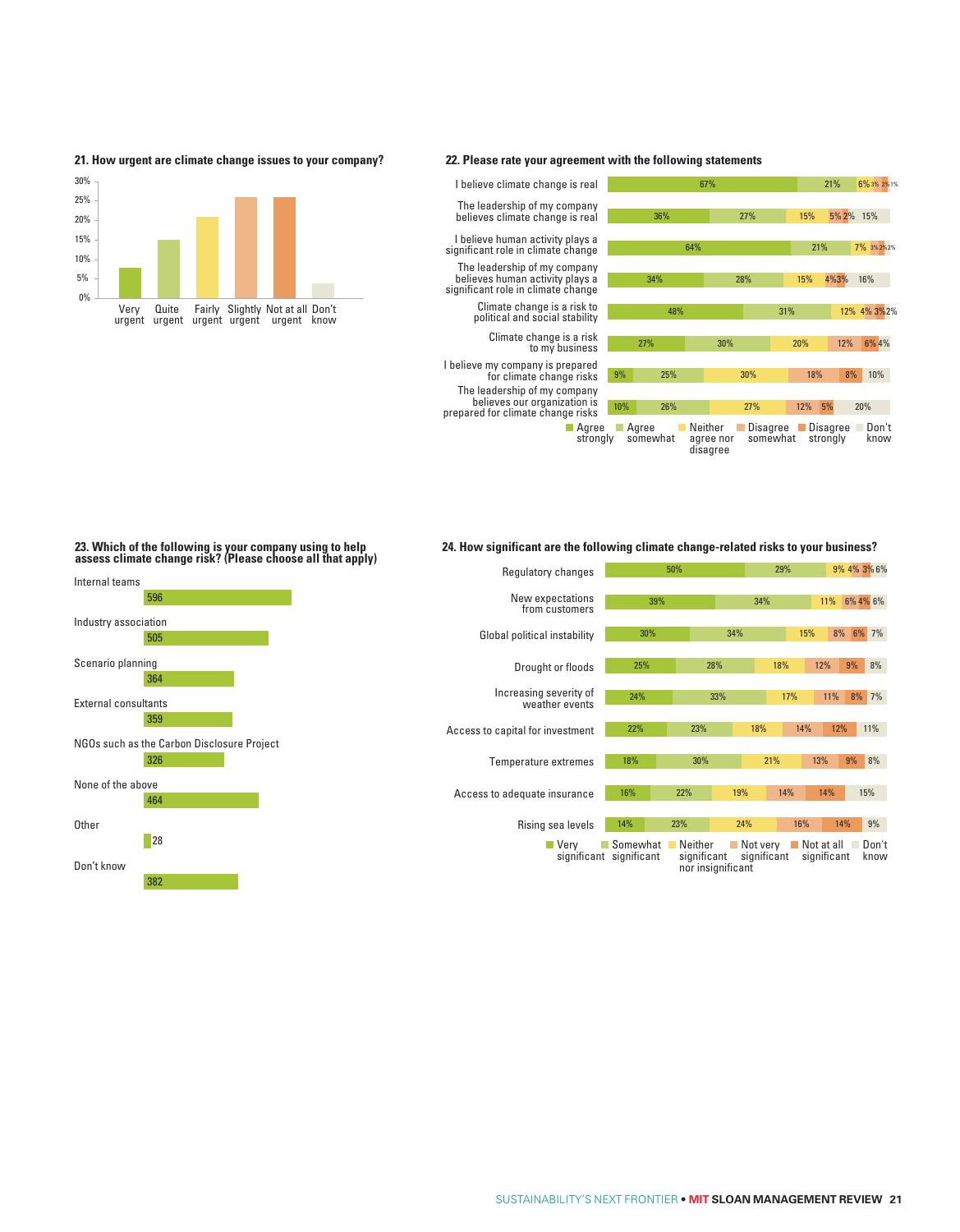#### **SPECIAL REPORT SUSTAINABILITY'S NEXT FRONTIER**

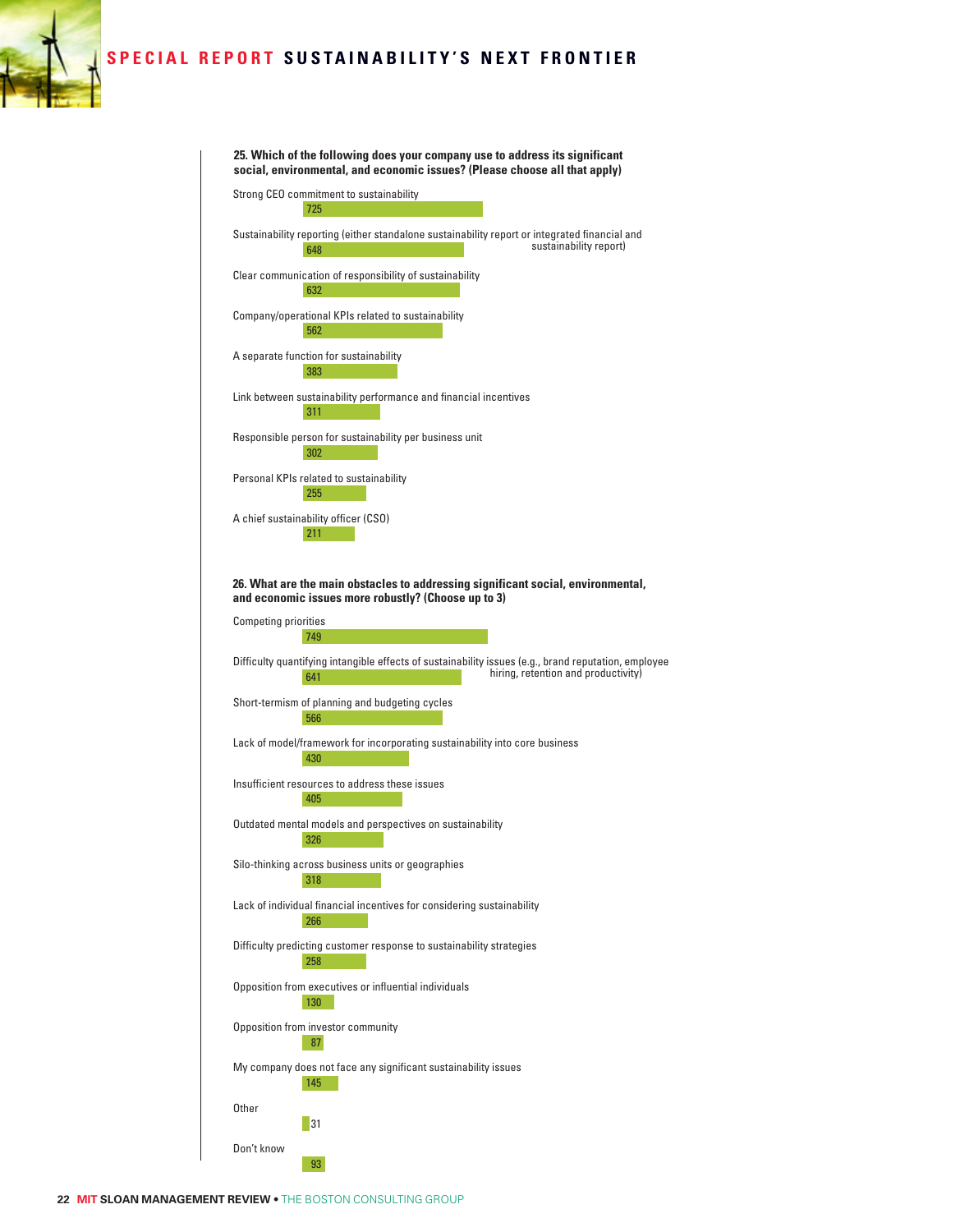

312

Don't know

## **26. What are the main obstacles to addressing significant social, environmental,**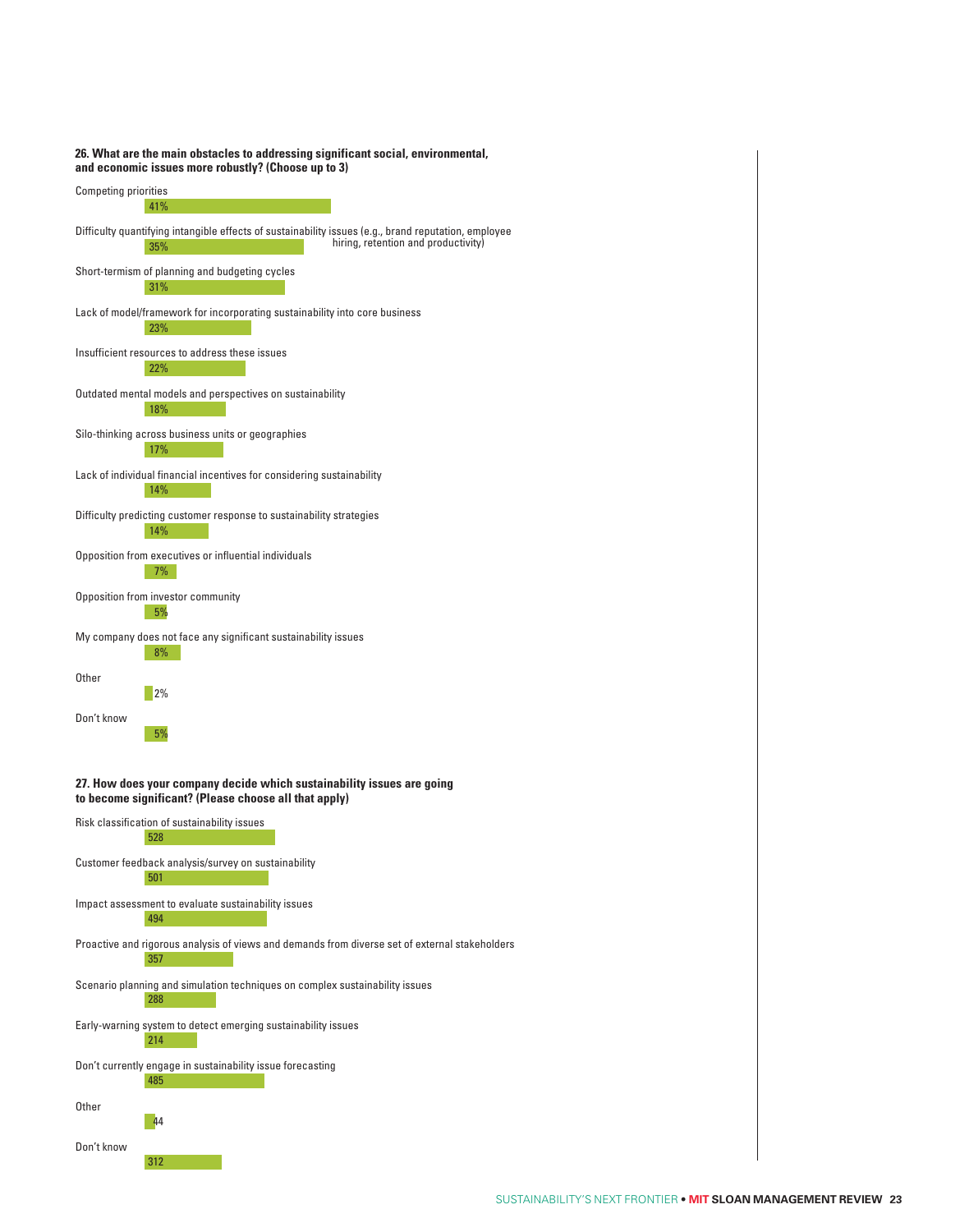#### **Special Repo r t SUS TAI N A B ILIT Y'S N E X T FR O N TIE R**

**28. Does your company currently measure the effectiveness of your performance on sustainability issues?**



**30. Has your business model changed as a result of addressing the sustainability issues which are most significant to your company?**



#### **31. What business model elements has your company changed in connection with the material sustainability issues? (Please choose all that apply)**



#### 623 508 494 475 399 349 290 76  $\parallel$  13 **29. How does your company measure progress on these issues? (Please choose all that apply)** Targets set for sustainability related KPIs (e.g., water/energy consumption, CO2 emissions,<br>safety incidents) External certification (e.g., EMAS, ISO 14001, OHSAS 18001, ISO 26000, ISO 31000) Cost savings from sustainability activities Compliance with labels and standards (e.g., LEED, GOTS, UN Global Compact, GRI, ILO, IFC, OECD Guidelines) Own benchmarking against competitors Position in public benchmarks, rankings and indices (e.g., Dow Jones Sustainability Index, Newsweek's Green Ranking, Corporate Knights, Carbon Revenues from sustainable products and services None of the above **Other** Disclosure Project)

#### **32. Which factors have led to changes in your business model? (Please choose all that apply)**

50

Don't know

| Customers prefer sustainable products/services                            |
|---------------------------------------------------------------------------|
| 321                                                                       |
| Legislative/political pressure                                            |
| 269                                                                       |
| Competitors increasing commitment to sustainability                       |
| 221                                                                       |
| Resource scarcity (e.g., increased commodity prices and price volatility) |
| 217                                                                       |
| Owners' demands for broader value creation (i.e., more than profits)      |
| 188                                                                       |
| Customers willing to pay a premium for sustainable offering<br>174        |
|                                                                           |
| Maintaining "license to operate"<br>168                                   |
|                                                                           |
| Stricture requirements from partners along value chain<br>138             |
|                                                                           |
| Competing for new talent<br>126                                           |
| Meeting demands of existing employees                                     |
| 118                                                                       |
| None of the above                                                         |
| 14                                                                        |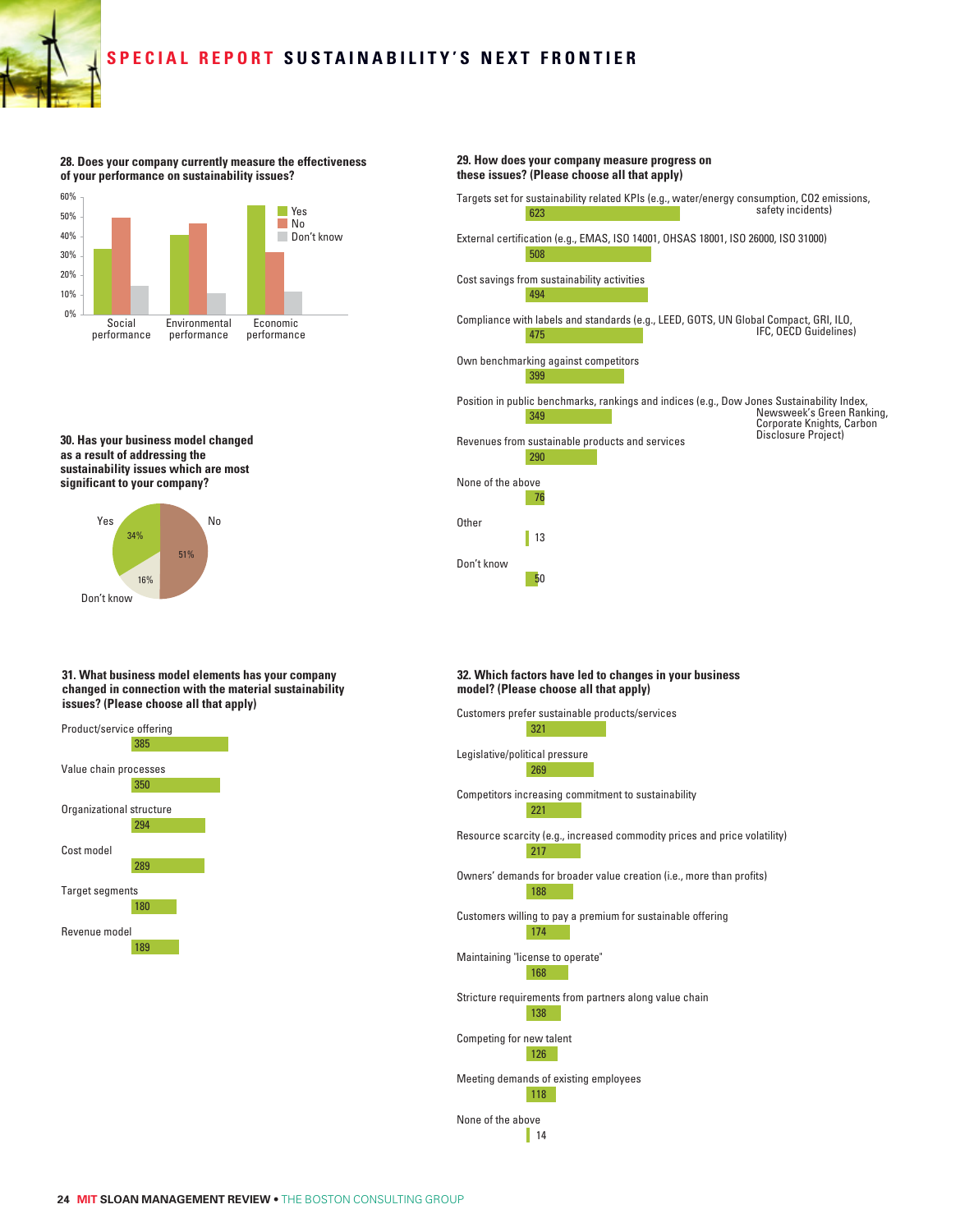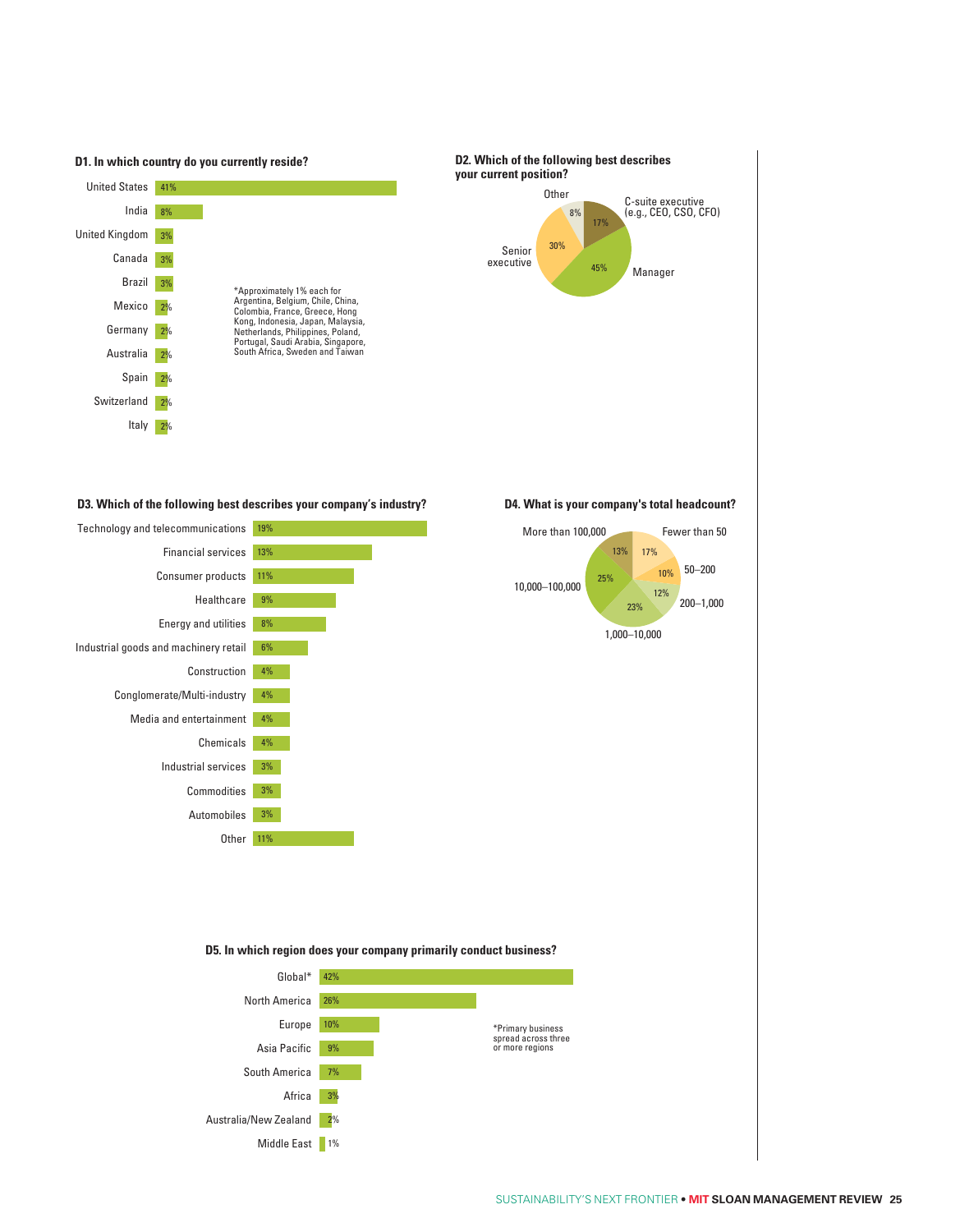

#### **Acknowledgments**

**Edgar Blanco**, research director, MIT Center for Transportation & Logistics, MIT; **David Bresch**, head of sustainability and political risk management, Swiss Re; **Robin Chase**, cofounder and former CEO, Zipcar and founder, Buzzcar; **Ken Cottrill**, writer, MIT Center for Transportation & Logistics, MIT; **Matthew Clark**, marketing director strategy, Boston Consulting Group; **Jérôme Courcier**, CSR officer, Sustainable Development Division, Crédit Agricole S.A.; **Suzanne Fallender**, director of CSR strategy & communications, Intel Corporation; **Nick Folland**, group corporate affairs, Kingfisher; **Kathy Gerwig**, vice president of employee safety, health and wellness and environmental stewardship, Kaiser Permanente; **Scott Griffin**, CEO, Greif Corporation; Dan Hesse, CEO, Sprint Nextel Corporation; **Jason Jay**, director of the MIT Sloan Initiative for Sustainable Business and Society, MIT Sloan School of Management; **Hans Joehr**, corporate head of agriculture, Nestlé S.A.; **William Kornegay**, senior vice president, Hilton Worldwide; **Eric Olson**, senior vice president, BSR; **Kyung-Ah Park**, managing director and head of Environmental Markets Group, Goldman Sachs; **John Pflueger**, principal environmental strategist, Dell Inc.; **Jorgen Randers**, professor of climate strategy, Norwegian Business School; **Hannah Clark Steiman**, writer, Metamorphos/Us; **John Sterman**, Professor of Management, MIT Sloan School of Management; **David Struhs**, vice president of sustainability, Domtar; **Peggy Ward**, director of the Enterprise Sustainability Strategy Team, Kimberly-Clark Corporation; **Andy Wales**, vice president of sustainable development, SABMiller; **Kathrin Winkler**, chief sustainability officer, EMC.